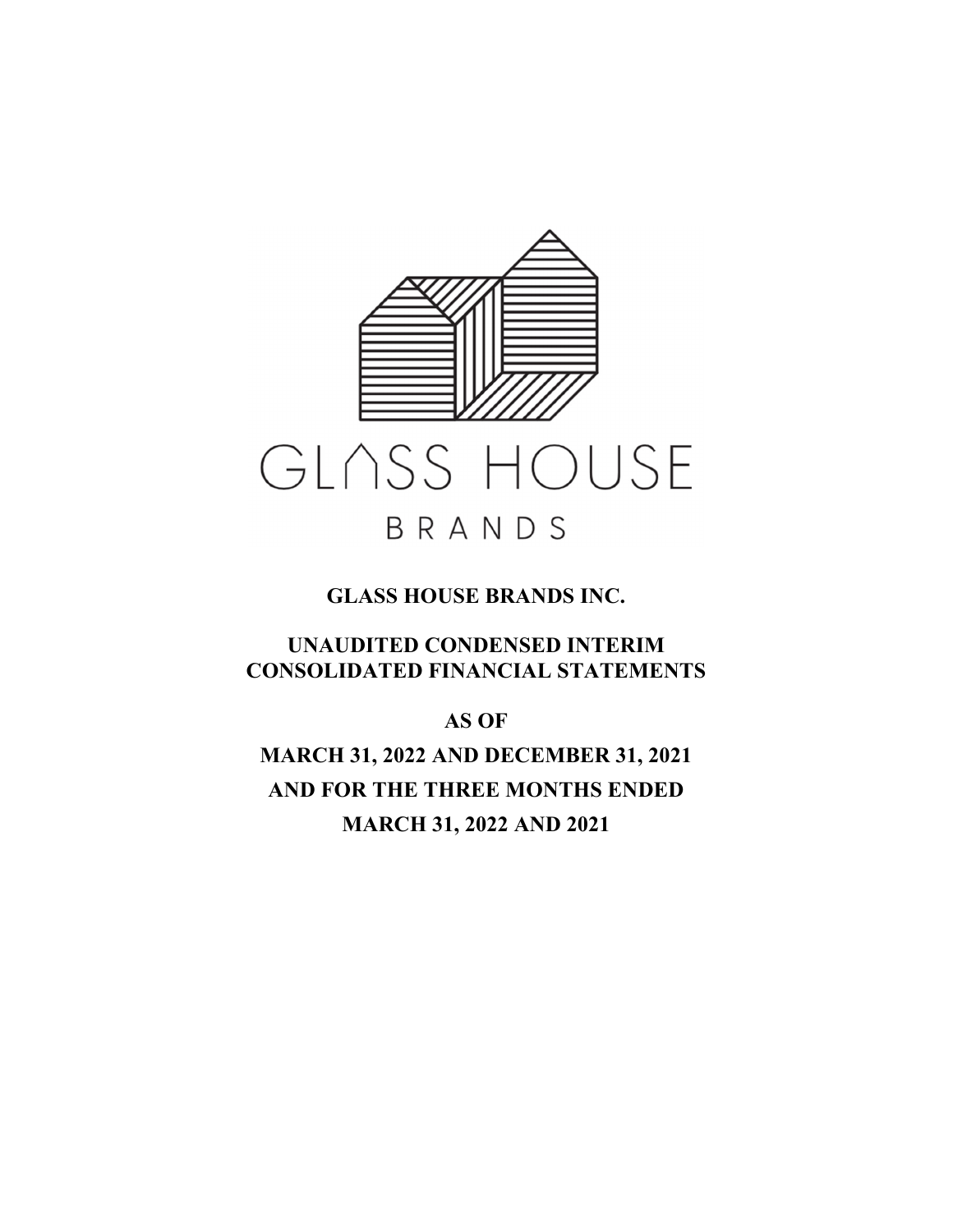# **GLASS HOUSE BRANDS INC. Table of Contents**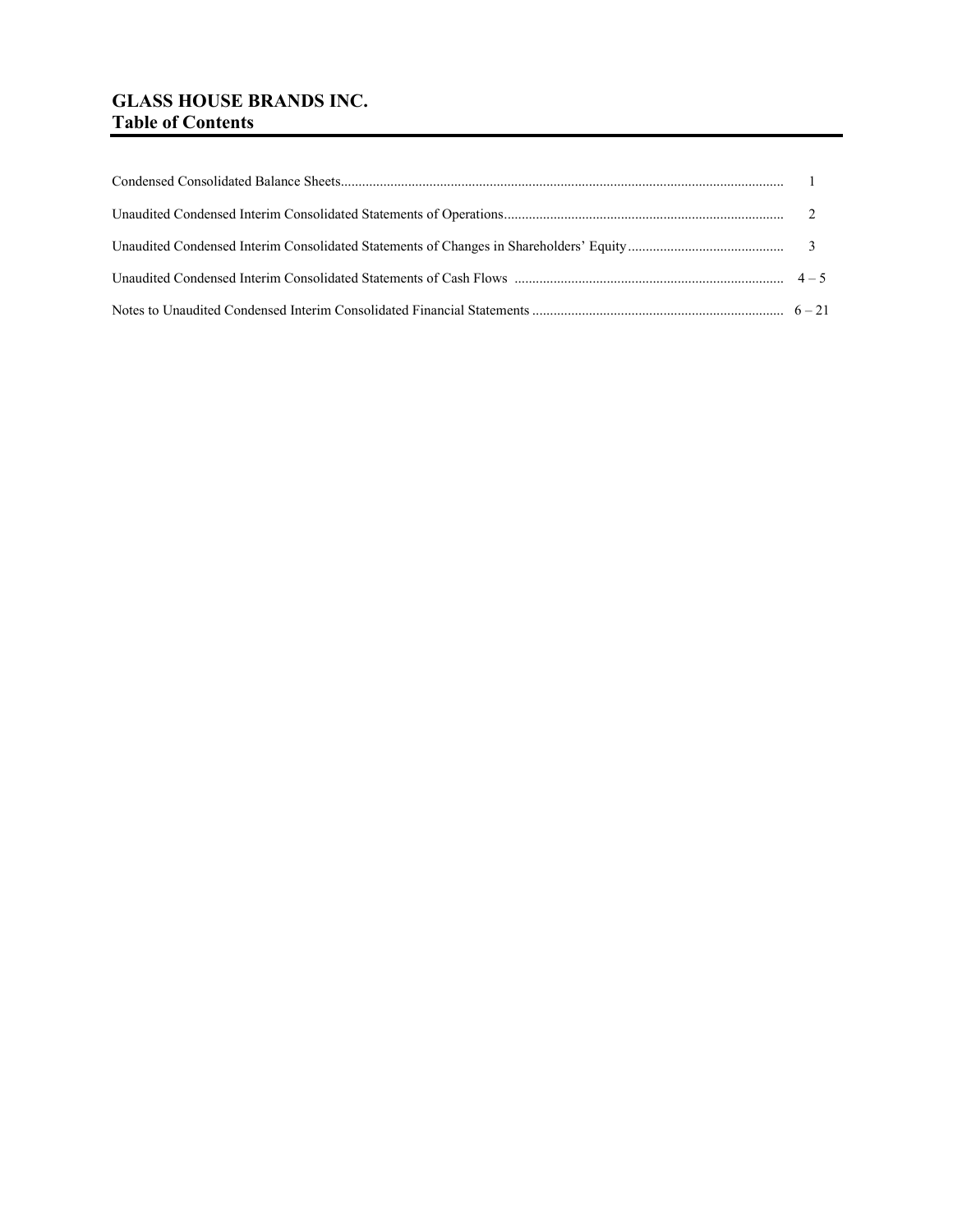# **GLASS HOUSE BRANDS INC. Condensed Consolidated Balance Sheets As of March 31, 2022 and December 31, 2021**

|                                                                                                                      | 2022              | 2021              |
|----------------------------------------------------------------------------------------------------------------------|-------------------|-------------------|
|                                                                                                                      | Unaudited         |                   |
| <b>ASSETS</b>                                                                                                        |                   |                   |
| Current Assets:                                                                                                      |                   |                   |
| Cash                                                                                                                 | \$<br>21,832,748  | \$<br>51,066,831  |
| <b>Restricted Cash</b>                                                                                               | 3,000,000         | 3,000,000         |
| Accounts Receivable, Net                                                                                             | 2,518,337         | 2,893,911         |
| Prepaid Expenses and Other Current Assets                                                                            | 7,609,991         | 5,562,963         |
| Inventory                                                                                                            | 7,599,411         | 6,596,302         |
| <b>Total Current Assets</b>                                                                                          | 42,560,487        | 69,120,007        |
| Operating Lease Right-of-Use Assets, Net                                                                             | 3,016,221         | 3,077,730         |
| Investments                                                                                                          | 6,942,768         | 7,196,359         |
| Property, Plant and Equipment, Net                                                                                   | 206, 107, 011     | 195,798,524       |
| Intangible Assets, Net                                                                                               | 5,590,333         | 5,629,833         |
| Goodwill                                                                                                             | 4,918,823         | 4,918,823         |
| Deferred Tax Asset                                                                                                   | 705,542           |                   |
| Other Assets                                                                                                         | 3,308,328         | 2,339,993         |
| <b>TOTAL ASSETS</b>                                                                                                  | 273,149,513<br>\$ | \$<br>288,081,269 |
| <b>LIABILITIES AND SHAREHOLDERS' EQUITY</b>                                                                          |                   |                   |
| <b>LIABILITIES:</b>                                                                                                  |                   |                   |
| Current Liabilities:                                                                                                 |                   |                   |
| Accounts Payable and Accrued Liabilities                                                                             | \$<br>7,319,268   | \$<br>10,215,004  |
| Income Taxes Payable                                                                                                 | 5,480,927         | 5,038,983         |
| Contingent Shares and Earnout Liabilities                                                                            | 44,909,942        | 38,428,700        |
| Shares Payable                                                                                                       | 2,756,830         | 2,756,830         |
| Current Portion of Operating Lease Liabilities                                                                       | 286,457           | 269,154           |
| Current Portion of Notes Payable                                                                                     | 38,537            | 37,986            |
| <b>Total Current Liabilities</b>                                                                                     | 60,791,961        | 56,746,657        |
| Operating Lease Liabilities, Net of Current Portion                                                                  | 2,790,286         | 2,865,480         |
| Other Non-Current Liabilities                                                                                        | 1,540,427         | 1,449,045         |
| Deferred Tax Liabilities                                                                                             |                   | 1,330,815         |
| Notes Payable, Net of Current Portion                                                                                | 45,068,133        | 44,817,436        |
| <b>TOTAL LIABILITIES</b>                                                                                             | 110,190,807       | 107,209,433       |
| <b>SHAREHOLDERS' EQUITY:</b>                                                                                         |                   |                   |
| Multiple Voting Shares (No par value, unlimited shares authorized,                                                   |                   |                   |
| 4,754,979 shares issued and outstanding as of March 31, 2022                                                         |                   |                   |
| and December 31, 2021, respectively)                                                                                 |                   |                   |
| Subordinate Voting Shares (No par value, unlimited shares authorized,                                                |                   |                   |
| 40,752,991 and 38,563,405 shares issued and outstanding as of March 31, 2022                                         |                   |                   |
| and December 31, 2021, respectively)                                                                                 |                   |                   |
| Exchangeable Shares (No par value, unlimited shares authorized,                                                      |                   |                   |
| 16,447,444 and 18,256,784 shares issued and outstanding as of March 31, 2022<br>and December 31, 2021, respectively) |                   |                   |
| Additional Paid-In Capital                                                                                           | 243,809,534       | 241,896,900       |
| Accumulated Deficit                                                                                                  | (80,630,458)      | (60, 827, 290)    |
|                                                                                                                      |                   |                   |
| Total Shareholders' Equity Attributable to the Company                                                               | 163, 179, 076     | 181,069,610       |
| Non-Controlling Interest                                                                                             | (220, 370)        | (197, 774)        |
| <b>TOTAL SHAREHOLDERS' EQUITY</b>                                                                                    | 162,958,706       | 180,871,836       |
| <b>TOTAL LIABILITIES AND SHAREHOLDERS' EQUITY</b>                                                                    | 273,149,513<br>\$ | \$<br>288,081,269 |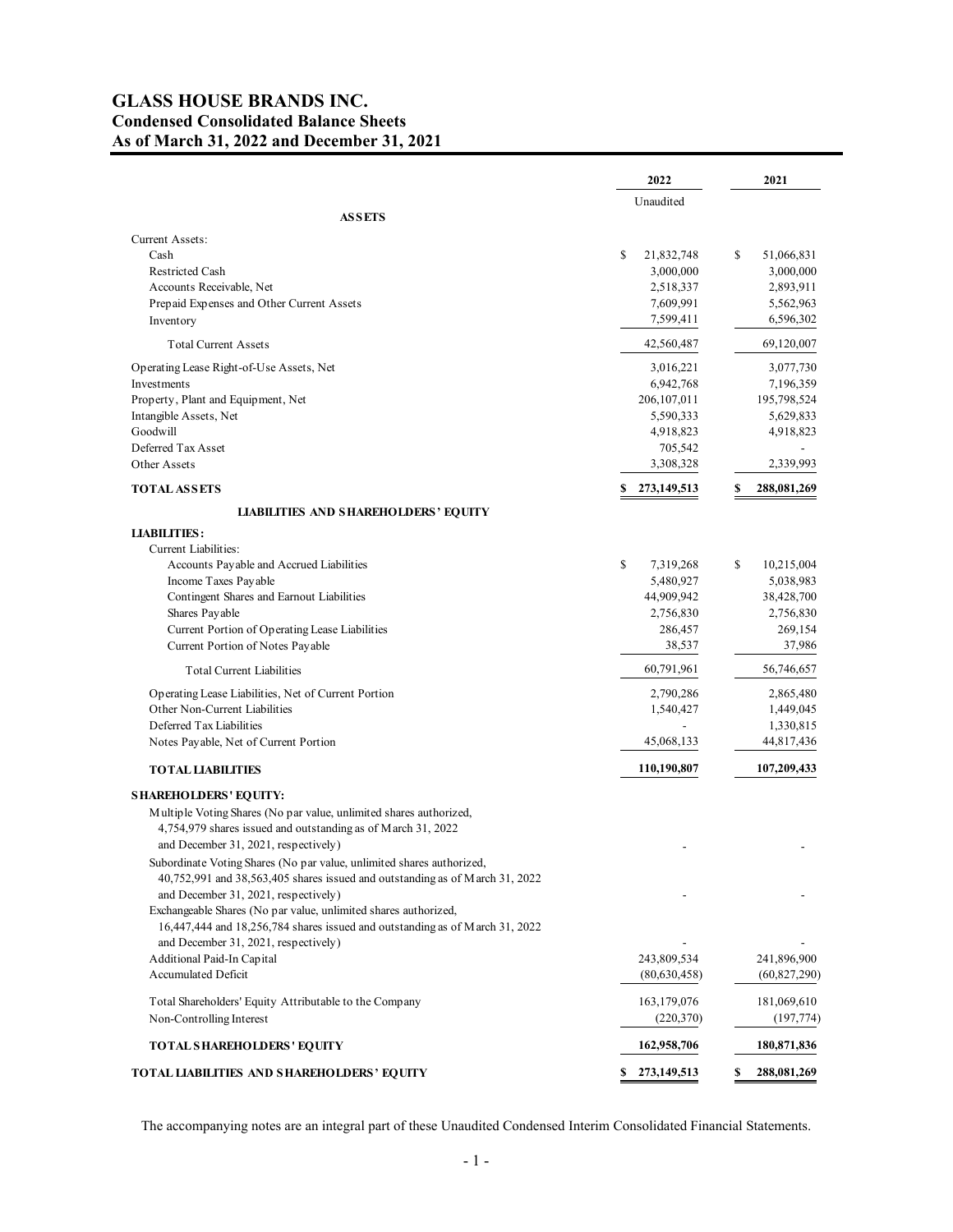# **GLASS HOUSE BRANDS INC. Unaudited Condensed Interim Consolidated Statements of Operations For the Three Months Ended March 31, 2022 and 2021**

|                                                                | 2022              | 2021                 |
|----------------------------------------------------------------|-------------------|----------------------|
| Revenues, Net                                                  | \$<br>13,972,371  | \$<br>15,240,281     |
| Cost of Goods Sold                                             | 11,633,143        | 9,798,285            |
| Gross Profit                                                   | 2,339,228         | 5,441,996            |
| Operating Expenses:                                            |                   |                      |
| General and Administrative                                     | 9,423,297         | 5,835,731            |
| Sales and Marketing                                            | 865,760           | 488,535              |
| Professional Fees                                              | 2,570,506         | 3,352,751            |
| Depreciation and Amortization                                  | 2,607,494         | 724,454              |
| <b>Total Operating Expenses</b>                                | 15,467,057        | 10,401,471           |
| Loss from Operations                                           | (13, 127, 829)    | (4,959,475)          |
| Other Expense (Income):                                        |                   |                      |
| Interest Expense                                               | 1,197,529         | 1,010,428            |
| Interest Income                                                |                   | (16,086)             |
| Loss (Gain) on Investments                                     | 353,659           | (1,388)              |
| (Gain) on Change in Fair Value of Derivative Liabilities       |                   | (671,000)            |
| Loss on Change in Fair Value of Contingent Liabilities         | 6,481,242         |                      |
| Loss on Disposition of Subsidiary                              |                   | 6,090,339            |
| Other Expense, Net                                             | 16,105            | 6,024                |
| Total Other Expense, Net                                       | 8,048,535         | 6,418,317            |
| Loss from Operations Before Provision for Income Tax Expense   | (21, 176, 364)    | (11, 377, 792)       |
| Provision for Income Tax (Benefit) Expense                     | (1,350,600)       | 1,776,001            |
| Net Loss                                                       | (19, 825, 764)    | (13, 153, 793)       |
| Net Loss Attributable to Non-Controlling Interest              | (22, 596)         |                      |
| <b>Net Loss Attributable to the Company</b>                    | S<br>(19,803,168) | \$<br>(13, 153, 793) |
| Loss Per Share - Basic and Diluted Attributable to the Company | \$<br>(0.35)      | \$<br>(0.55)         |
| Weighted-Average Shares Outstanding - Basic and Diluted        | 57,200,435        | 23,971,614           |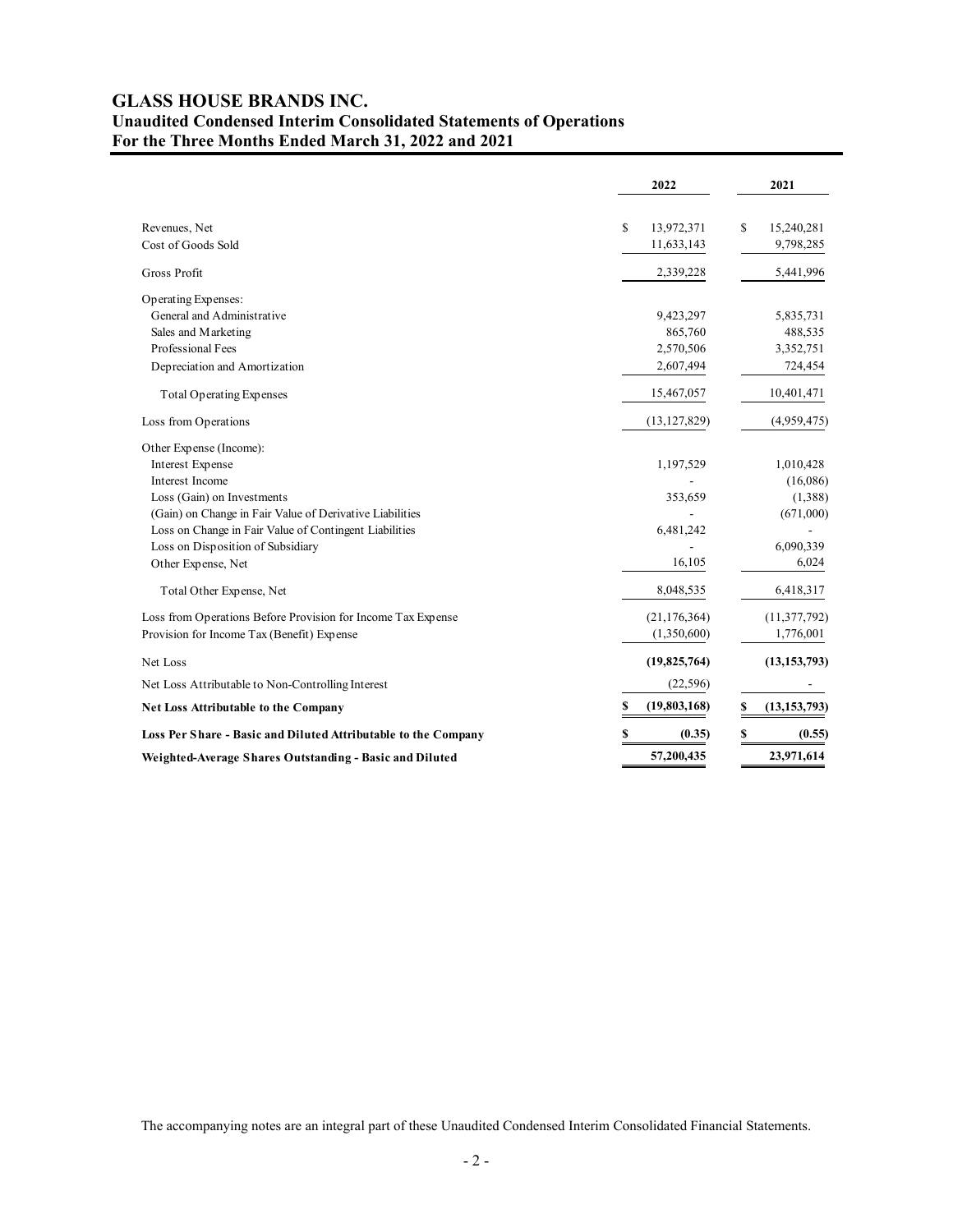# **GLASS HOUSE BRANDS INC. Unaudited Condensed Interim Consolidated Statements of Changes in Shareholders' Equity For the Three Months Ended March 31, 2022 and 2021**

|                                                                                                                                                         | Units                               | Units                                  | Units                                   | Units                              | <b>S</b> Amount                    | Units                              | \$ Amount                          |                                          |                         |                                                                                     |                             |                                                      |
|---------------------------------------------------------------------------------------------------------------------------------------------------------|-------------------------------------|----------------------------------------|-----------------------------------------|------------------------------------|------------------------------------|------------------------------------|------------------------------------|------------------------------------------|-------------------------|-------------------------------------------------------------------------------------|-----------------------------|------------------------------------------------------|
|                                                                                                                                                         | Multiple<br>Voting<br><b>Shares</b> | Subordinate<br>Voting<br><b>Shares</b> | Exchangeable<br>Voting<br><b>Shares</b> | Class A<br>Common<br><b>Shares</b> | Class A<br>Common<br><b>Shares</b> | Class B<br>Common<br><b>Shares</b> | Class B<br>Common<br><b>Shares</b> | <b>Additional Paid-</b><br>In<br>Capital | Accumulated<br>Deficit  | <b>TOTAL EQUITY</b><br><b>ATTRIBUTABLE</b><br>T <sub>0</sub><br><b>SHAREHOLDERS</b> | Non-Controlling<br>Interest | <b>TOTAL</b><br><b>SHAREHOLDERS</b><br><b>EQUITY</b> |
| <b>BALANCE AS OF DECEMBER 31, 2020, As Previously Reported</b><br>Retroactive Application of Recapitalization (1)                                       |                                     |                                        | 23,191,563                              | 205,900,164<br>(205,900,164)       | 2,059<br>(2,059)                   | 32,295,270<br>(32, 295, 270)       | 323<br>(323)                       | 42,932,020<br>S<br>2,382                 | $(16,659,478)$ S<br>- 8 | 26,274,924 \$                                                                       |                             | 26,274,924                                           |
| Balance at December 31, 2020, After Effect of Retroactive<br>Application of Recapitalization (1)                                                        |                                     |                                        | 23,191,563                              |                                    |                                    |                                    |                                    | 42,934,402                               | (16,659,478)            | 26,274,924                                                                          |                             | 26,274,924                                           |
| Net Loss                                                                                                                                                |                                     |                                        |                                         |                                    |                                    |                                    |                                    | ٠                                        | (13, 153, 793)          | (13, 153, 793)                                                                      |                             | (13, 153, 793)                                       |
| Share-Based Compensation from Options<br>Share-Based Compensation from Common Shares (1)<br>Cancellation of Shares for Issuance of Convertible Debt (1) |                                     |                                        | 48,682<br>731,369                       |                                    |                                    |                                    |                                    | 1,381,462<br>225,000<br>3,380,278        |                         | 1,381,462<br>225,000<br>3,380,278                                                   |                             | 1,381,462<br>225,000<br>3,380,278                    |
| <b>BALANCE AS OF MARCH 31, 2021</b>                                                                                                                     |                                     |                                        | 23,971,614                              |                                    |                                    |                                    |                                    | 47,921,142                               | (29, 813, 271)          | 18,107,871                                                                          |                             | 18,107,871                                           |
| <b>BALANCE AS OF DECEMBER 31, 2021</b>                                                                                                                  | 4,754,979                           | 38,563,405                             | 18,256,784                              |                                    |                                    |                                    |                                    | 241,896,900                              | (60, 827, 290)          | 181,069,610                                                                         | (197,774)                   | 180,871,836                                          |
| Net Loss                                                                                                                                                |                                     |                                        |                                         |                                    |                                    |                                    |                                    | ٠                                        | (19, 803, 168)          | (19,803,168)                                                                        | (22, 596)                   | (19, 825, 764)                                       |
| Share-Based Compensation from Options and RSU's                                                                                                         |                                     | 1,809,340                              |                                         |                                    |                                    |                                    |                                    | 2,682,457                                | ٠                       | 2,682,457                                                                           |                             | 2,682,457                                            |
| Issuance for Conversion of Exchangeable Shares<br>Shares Issued for Exercise of Options                                                                 |                                     | 129,736                                | (1,809,340)                             |                                    |                                    |                                    |                                    | 99,898                                   |                         | 99,898                                                                              |                             | 99,898                                               |
| Shares Issued for Exercise of Restricted Stock Units                                                                                                    |                                     | 250,510                                |                                         |                                    |                                    |                                    |                                    |                                          |                         | ۰                                                                                   |                             |                                                      |
| Distributions to Preferred Shareholders                                                                                                                 |                                     |                                        |                                         |                                    |                                    |                                    |                                    | (869, 721)                               |                         | (869, 721)                                                                          |                             | (869, 721)                                           |
| <b>BALANCE AS OF MARCH 31, 2022</b>                                                                                                                     | 4,754,979                           | 40,752,991                             | 16,447,444                              |                                    | $\overline{\phantom{a}}$           |                                    | $\sim$                             | \$243,809,534                            | (80,630,458)            | 163,179,076<br>- 5                                                                  | (220,370)                   | 162,958,706                                          |

(1) Amounts shown have been retroactively restated to give effect to the recapitalization transaction at a rate of 1 to 10.27078 GH Group shares.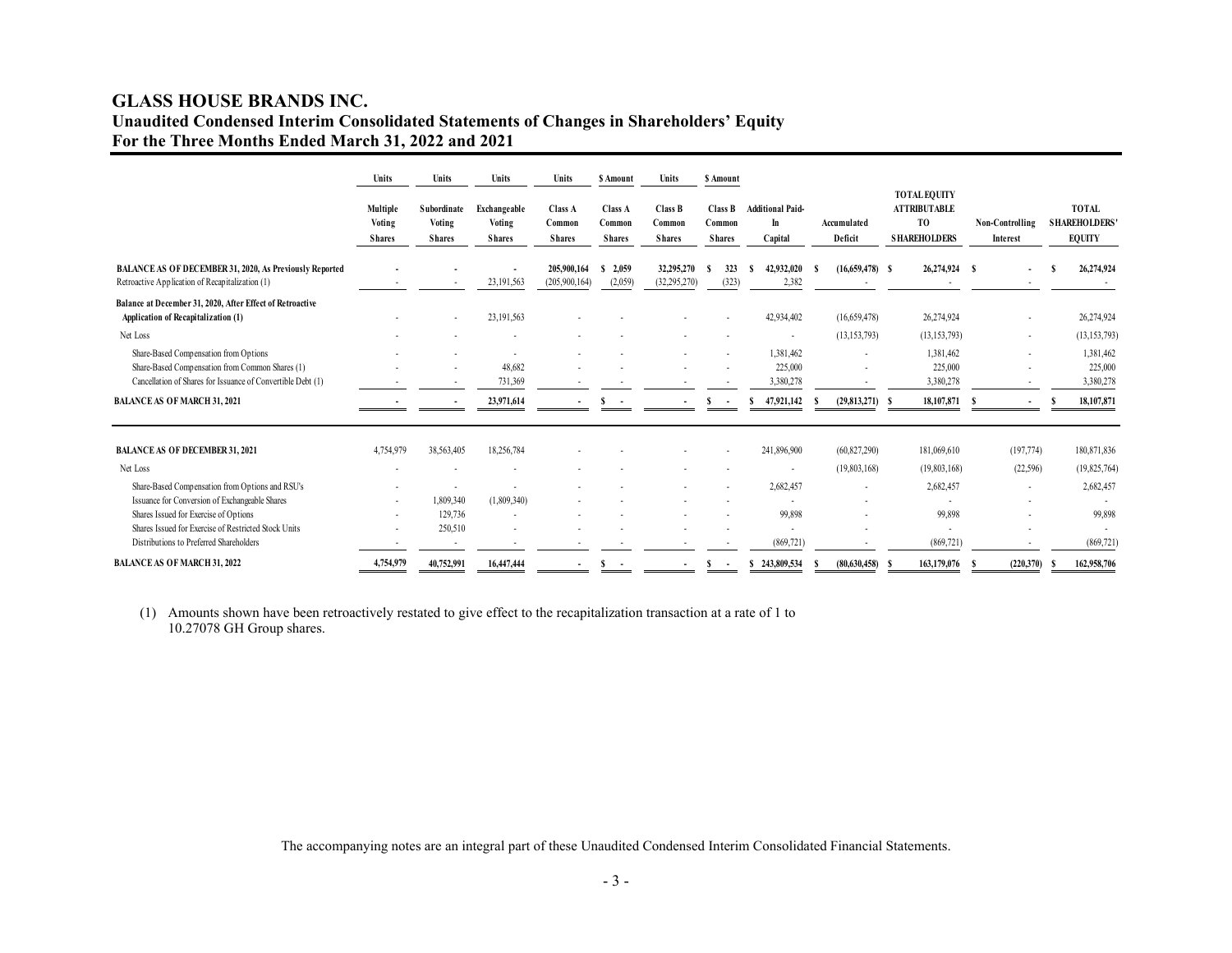# **GLASS HOUSE BRANDS INC. Unaudited Condensed Interim Consolidated Statements of Cash Flows For the Three Months Ended March 31, 2022 and 2021**

|                                                                                | 2022               |    | 2021           |
|--------------------------------------------------------------------------------|--------------------|----|----------------|
| <b>CASH FLOWS FROM OPERATING ACTIVITIES:</b>                                   |                    |    |                |
| Net Loss                                                                       | \$<br>(19,825,764) | \$ | (13, 153, 793) |
| Adjustments to Reconcile Net Loss                                              |                    |    |                |
| to Net Cash Used in Operating Activities:                                      |                    |    |                |
| Deferred Tax Recovery                                                          | (2,036,357)        |    | (57, 797)      |
| Bad Debt Expense                                                               | 80,110             |    |                |
| Interest Capitalized to Notes Payable                                          |                    |    | 475,806        |
| Interest Income Capitalized to Principal Balance                               |                    |    | (16,085)       |
| Depreciation and Amortization                                                  | 2,607,494          |    | 724,454        |
| Loss (Gain) on Investments                                                     | 353,659            |    | (1,388)        |
| Loss on Disposition of Subsidiary                                              |                    |    | 6,070,902      |
| Non-Cash Operating Lease Costs                                                 | 3,618              |    | 167            |
| Accretion of Debt Discount and Loan Origination Fees                           | 260,540            |    | 466,423        |
| (Gain) on Change in Fair Value of Derivative Liabilities                       |                    |    | (671,000)      |
| Loss on Change in Fair Value of Contingent Liabilities                         | 6,481,242          |    |                |
| Share-Based Compensation                                                       | 2,682,457          |    | 1,606,462      |
| Changes in Operating Assets and Liabilities:                                   |                    |    |                |
| <b>Accounts Receivable</b>                                                     | 295,464            |    | 1,510,363      |
| Prepaid Expenses and Other Current Assets                                      | (2,047,028)        |    | (716,370)      |
| Inventory                                                                      | (1,003,109)        |    | (1,621,608)    |
| Other Assets                                                                   | (968, 335)         |    | 27,438         |
| Accounts Payable and Accrued Liabilities                                       | (2,895,736)        |    | 2,628,153      |
| Income Taxes Payable                                                           | 441,944            |    | 1,483,186      |
| Other Non-Current Liabilities                                                  | 91,382             |    | 299,563        |
| NET CASH USED IN OPERATING ACTIVITIES                                          | (15, 478, 419)     |    | (945, 124)     |
| <b>CASH FLOWS FROM INVESTING ACTIVITIES:</b>                                   |                    |    |                |
| Purchases of Property and Equipment                                            | (12,876,481)       |    | (1,159,860)    |
| Contributions to Equity Method Investments                                     | (100, 068)         |    | (350,001)      |
| Distributions Received from Equity Method Investments                          |                    |    | 66,000         |
| Cash Paid for Business Acquisition, Net of Cash and Cash Equivalents Acquired  |                    |    | (284, 028)     |
| NET CASH USED IN INVESTING ACTIVITIES                                          | (12, 976, 549)     |    | (1,727,889)    |
| <b>CASH FLOWS FROM FINANCING ACTIVITIES:</b>                                   |                    |    |                |
| Proceeds from the Issuance of Notes Payable, Third Parties and Related Parties |                    |    | 10,305,806     |
| Payments on Notes Payable, Third Parties and Related Parties                   | (9,292)            |    | (557, 414)     |
| Cash Received Upon Exercise of Options                                         | 99,898             |    |                |
| Distributions to Preferred Shareholders                                        | (869, 721)         |    |                |
| NET CASH (USED IN) PROVIDED BY FINANCING ACTIVITIES                            | (779, 115)         |    | 9,748,392      |
| NET (DECREASE) INCREASE IN CASH, RESTRICTED CASH AND                           |                    |    |                |
| <b>CASH EQUIVALENTS</b>                                                        | (29, 234, 083)     |    | 7,075,379      |
| Cash, Restricted Cash and Cash Equivalents, Beginning of Period                | 54,066,831         |    | 4,535,251      |
| CASH, RESTRICTED CASH AND CASH EQUIVALENTS, END OF PERIOD                      | \$<br>24,832,748   | \$ | 11,610,630     |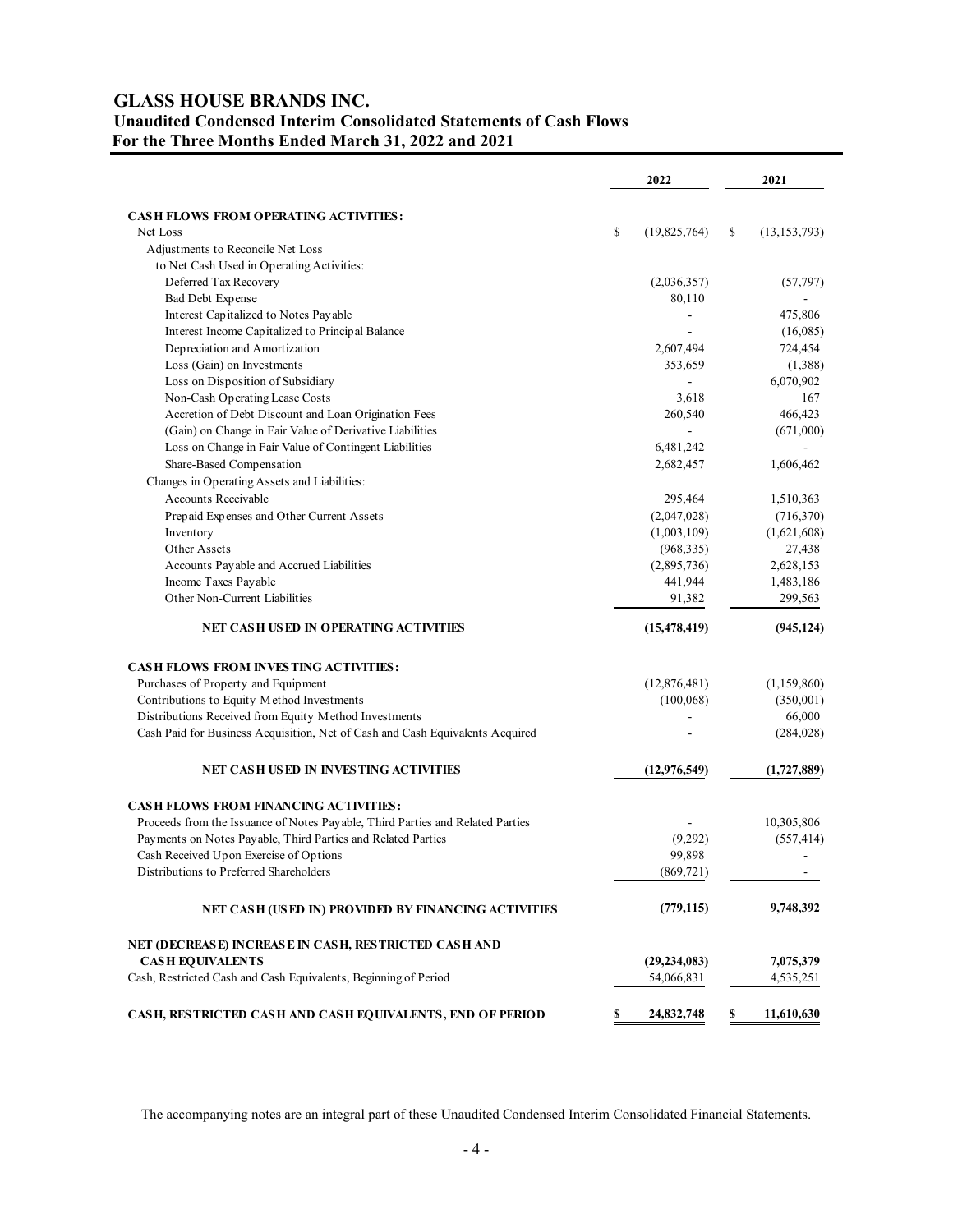# **GLASS HOUSE BRANDS INC. Unaudited Condensed Interim Consolidated Statements of Cash Flows For the Three Months Ended March 31, 2022 and 2021**

|                                                                                 |    | 2022      |     | 2021      |
|---------------------------------------------------------------------------------|----|-----------|-----|-----------|
| SUPPLEMENTAL DISCLOSURE FOR CASH FLOW INFORMATION                               |    |           |     |           |
| Cash Paid for Interest                                                          |    | 1,369,055 | \$. | 174,374   |
| Cash Paid for Taxes                                                             | ۰υ | 152,431   | S   | 141,146   |
| NON-CASH INVESTING AND FINANCING ACTIVITIES:                                    |    |           |     |           |
| Net Assets Acquired From an Acquisition, Excluding Cash Acquired                |    | ۰.        |     | 5,709,615 |
| Proceeds Deposited Into Escrow Account                                          |    | -         |     | 2,029,932 |
| Purchase of Property and Equipment from Proceeds of Note Payable, Third Parties |    | -         |     | 125,356   |
| Recognition of Right-of-Use Assets for Operating Leases                         |    | ۰         | J.  | 1,160,730 |
| Derivative Liability Incurred Upon Issuance of Convertible Debt                 |    | -         |     | 182,000   |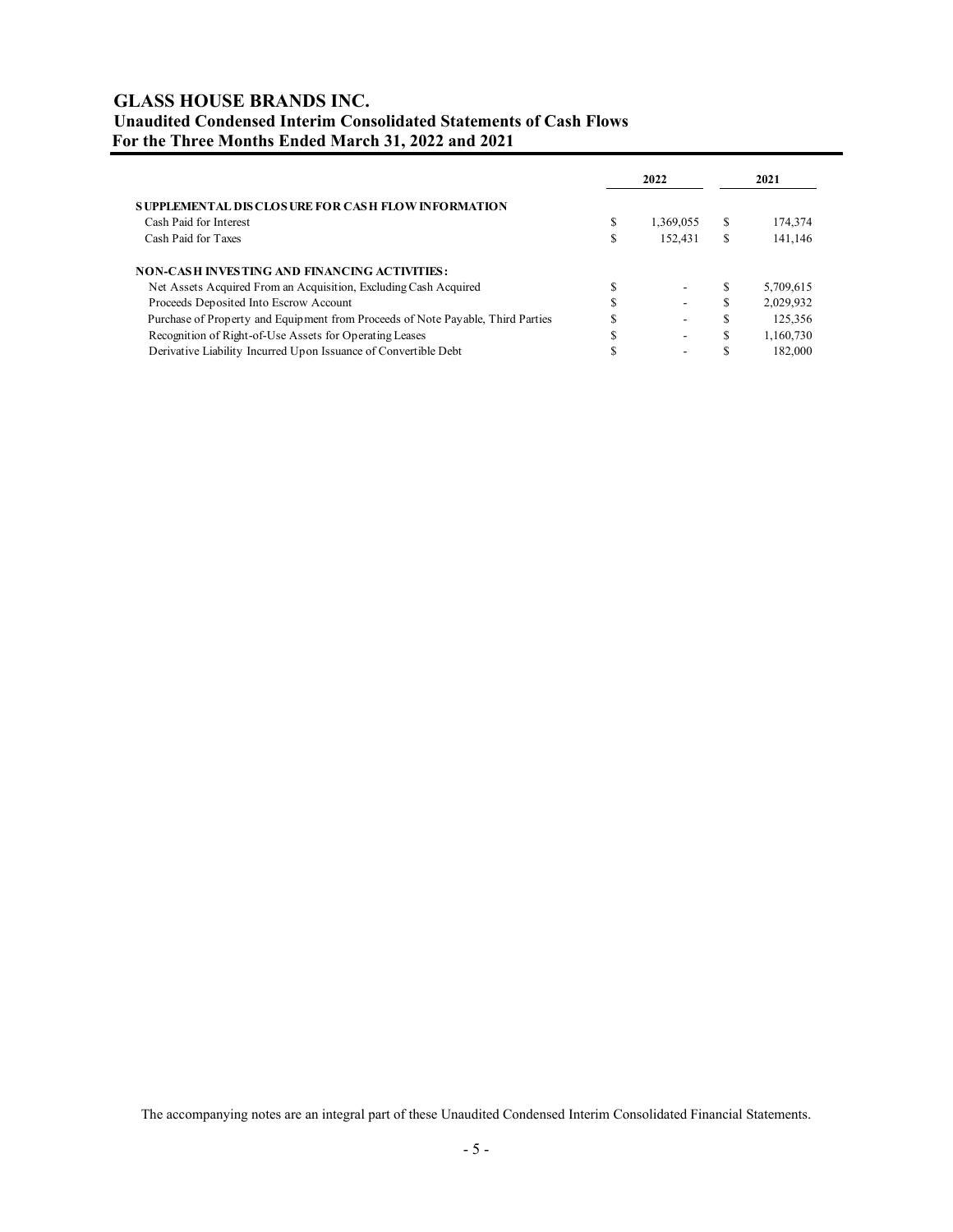*(Amounts Expressed in United States Dollars Unless Otherwise Stated)*

## **1. NATURE OF OPERATIONS**

Glass House Brands Inc. (the "Company"), formerly known as Mercer Park Brand Acquisition Corp. ("Mercer Park"), was incorporated under the *Business Corporations Act* (British Columbia) on April 16, 2019. The Company is a vertically integrated cannabis company that operates in the state of California. The Company, through its subsidiaries cultivates, manufactures, and distributes cannabis bulk flower and trim to wholesalers and consumer packaged goods to third-party retail stores in the state of California. The Company also owns and operates retail cannabis stores in the state of California. The Company's subordinate voting shares ("Subordinate Voting Shares"), restricted voting shares ("Restricted Voting Shares") and limited voting shares ("Limited Voting Shares", and collectively with the Subordinate Voting Shares and the Restricted Voting Shares, the "Equity Shares"), and common share purchase warrants are listed on the Neo Exchange Inc. (the "Neo Exchange"), trading under the symbols "GLAS.A.U" and "GLAS.WT.U", respectively. The Equity Shares and common share purchase warrants also trade on the OTCQX in the United States under the symbols GLASF and GHBWF, respectively. The head office and principal address of the Company is 3645 Long Beach Boulevard, Long Beach, California 90807. The Company's registered office in Canada is 2200 HSBC Building 885 West Georgia Street, Vancouver, British Columbia, Canada V6C 3E8.

### *Liquidity*

Historically, the Company's primary source of liquidity has been its operations, capital contributions made by equity investors and debt issuances. The Company is currently meeting its current operational obligations as they become due from its current working capital and from operations. However, the Company has sustained losses since inception and may require additional capital in the future. As of and for the three months ended March 31, 2022, the Company had an accumulated deficit of \$80,630,458, a net loss attributable to the Company of \$19,803,168 and net cash used in operating activities of \$15,478,419. The Company estimates that based on current business operations and working capital, it will continue to meet its obligations as they become due in the short term.

The Company is generating cash from revenues and deploying its capital reserves to acquire and develop assets capable of producing additional revenues and earnings over both the immediate and near term. Capital reserves are primarily being utilized for capital expenditures, facility improvements, product development and marketing.

Liquidity risk is the risk that the Company will not be able to meet its financial obligations associated with financial liabilities. The Company manages liquidity risk through the management of its capital structure. The Company's approach to managing liquidity is to ensure that it will have sufficient liquidity to settle obligations and liabilities when due. In the event sufficient cash flow is not available from operating activities, the Company may continue to raise equity or debt capital from investors in order to meet liquidity needs. If the Company is not able to secure adequate additional funding, the Company may be forced to make reductions in spending, extend payment terms with suppliers, liquidate assets where possible, or suspend or curtail planned programs. Any of these actions could materially harm the Company's business, results of operations and future prospects. There can be no assurance that such financing will be available or will be at terms acceptable to the Company.

#### **2. SUMMARY OF SIGNIFICANT ACCOUNTING POLICIES**

The significant accounting policies and critical estimates applied by the Company in these Unaudited Condensed Interim Consolidated Financial Statements are the same as those applied in the Company's audited Consolidated Financial Statements and accompanying notes for the year ended December 31, 2021 and 2020, unless disclosed otherwise below. The Company's audited Consolidated Financial Statements for the year ended December 31, 2021 and 2020, filed on March 22, 2022, can be found on SEDAR at www.sedar.com.

#### *Basis of Preparation*

The accompanying Unaudited Condensed Interim Consolidated Financial Statements have been prepared on a going concern basis in accordance with accounting principles generally accepted in the United States of America ("GAAP") for interim financial information. The Unaudited Condensed Interim Consolidated Financial Statements include the accounts and operations of the Company and those of the Company's subsidiaries in which the Company has a controlling financial interest, if any, after elimination of intercompany accounts and transactions. Investments in entities in which the Company has significant influence, but less than a controlling financial interest, are accounted for using the equity method. All intercompany transactions and balances have been eliminated in consolidation. In the opinion of management, all adjustments (consisting only of normal recurring adjustments) considered necessary for a fair presentation of the consolidated financial position of the Company as of March 31, 2022 and December 31, 2021, the consolidated results of operations, changes in shareholders' equity and cash flows for the three months ended March 31, 2022 and 2021 have been included.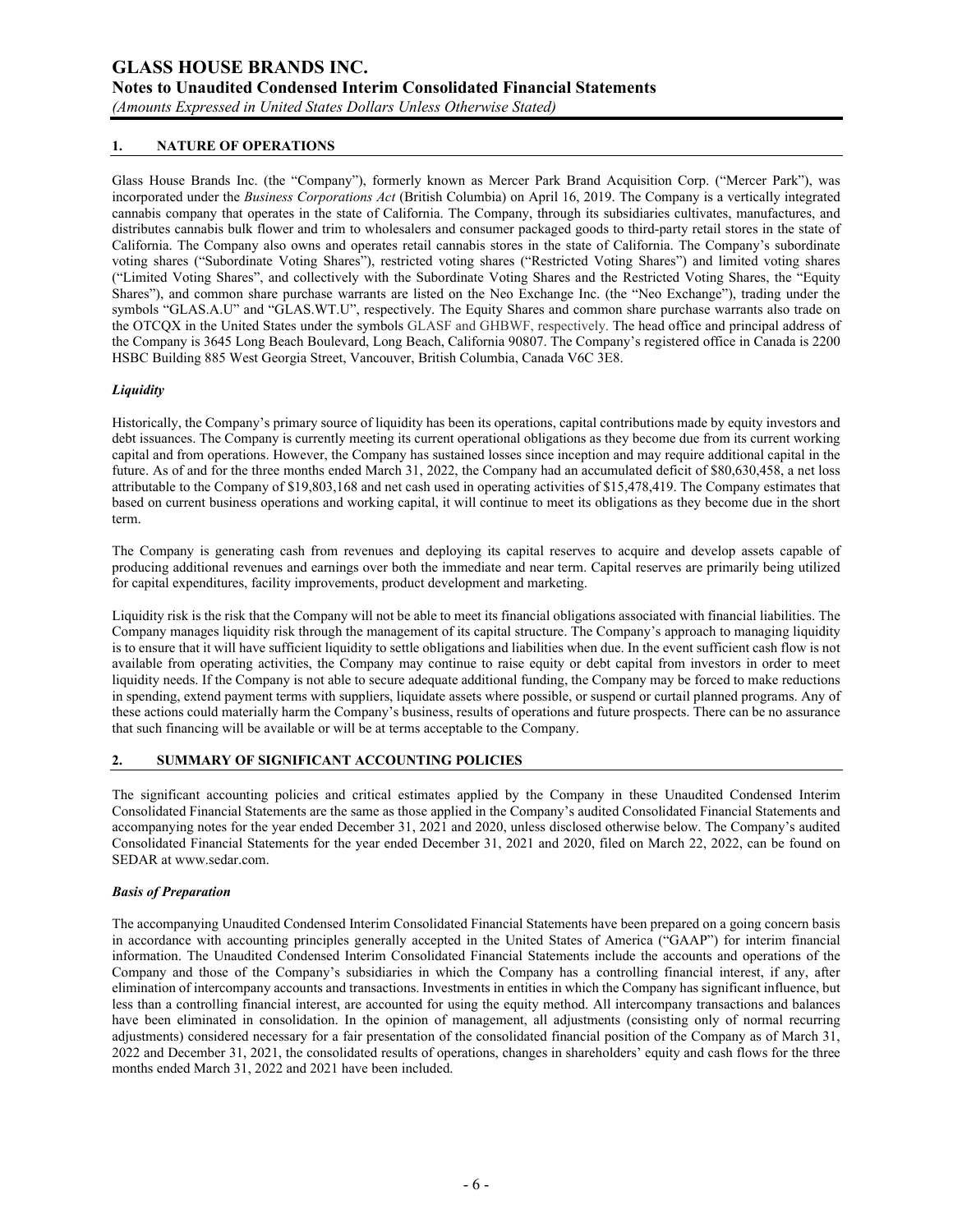**Notes to Unaudited Condensed Interim Consolidated Financial Statements** 

*(Amounts Expressed in United States Dollars Unless Otherwise Stated)*

### **2. SUMMARY OF SIGNIFICANT ACCOUNTING POLICIES** *(Continued)*

The accompanying Unaudited Condensed Interim Consolidated Financial Statements do not include all of the information required for full annual financial statements. Accordingly, certain information, footnotes and disclosures normally included in the annual financial statements, prepared in accordance with GAAP, have been condensed or omitted. The financial data presented herein should be read in conjunction with the Company's audited Consolidated Financial Statements for the year ended December 31, 2021, and the related notes thereto, and have been prepared using the same accounting policies described therein.

#### *Basis of Consolidation*

These Unaudited Condensed Interim Consolidated Financial Statements as of March 31, 2022 and for the three months ended March 31, 2022 and 2021 and audited Consolidated Financial Statements as of December 31, 2021 include the accounts of the Company, its wholly-owned subsidiaries and entities over which the Company has control as defined in ASC 810 *"Consolidation"*. Subsidiaries over which the Company has control are fully consolidated from the date control commences until the date control ceases. Control exists when the Company has ownership of a majority voting interest, and, therefore, as a general rule ownership by one reporting entity, directly or indirectly, of more than fifty percent of the outstanding voting securities of another entity. In assessing control, potential voting rights that are currently exercisable are considered.

#### *Non-Controlling Interest*

Non-controlling interest represents equity interests owned by parties that are not shareholders of the ultimate parent. The share of net assets attributable to non-controlling interests is presented as a component of equity. Their share of net income or loss is recognized directly in equity. Changes in the parent company's ownership interest that do not result in a loss of control are accounted for as equity transactions.

#### *Segmented Information*

The Company currently operates in one segment, the production and sale of cannabis products, which is how the Company's Chief Operating Decision Maker manages the business and makes operating decisions. All of the Company's operations are in the United States of America in the State of California. Intercompany sales and transactions are eliminated in consolidation.

#### *Reclassifications*

Certain comparative amounts presented on the statement of cash flows related to non-cash operating lease costs and cash payments on operating lease liabilities have been reclassified to conform with current period presentation. There were no impacts on net loss or cash flows for the periods presented.

#### *Restricted Cash*

Restricted cash balances are those which meet the definition of cash and cash equivalents but are not available for use by the Company. As of March 31, 2022 and December 31, 2021, restricted cash was \$3.0 million and \$3.0 million, respectively, which is held in an escrow account and used as an interest reserve for the senior term loan agreement. See "*Note 11 – Notes Payable*" for further discussion.

#### *Loss per Share*

The Company calculates basic loss per share by dividing net loss by the weighted-average number of Equity Shares (including Exchangeable Shares (as defined herein) on an as-exchanged basis) outstanding during the period. Multiple Voting Shares (as defined herein) are excluded in calculating loss per share as they do not participate in profit and loss. Diluted loss per share is the same as basic loss per share as the issuance of shares on the exercise of convertible debentures, warrants and share options are antidilutive.

#### *Recently Adopted Accounting Standards*

In May 2021, the FASB issued ASU 2021-04, *Modifications and Extinguishments (Subtopic 470-50), Compensation—Stock Compensation (Topic 718), and Derivatives and Hedging—Contracts in Entity's Own Equity (Subtopic 815-40)* ("ASU 2021-04"), which amends existing guidance for earnings per share (EPS) in accordance with Topic 260. ASU 2021-04 is effective for the Company beginning January 1, 2022. This update should be applied prospectively on or after the effective date of the amendments. The Company adopted ASU 2021-04 on January 1, 2022. The adoption of the standard did not have a material impact on the Company's Financial Statements.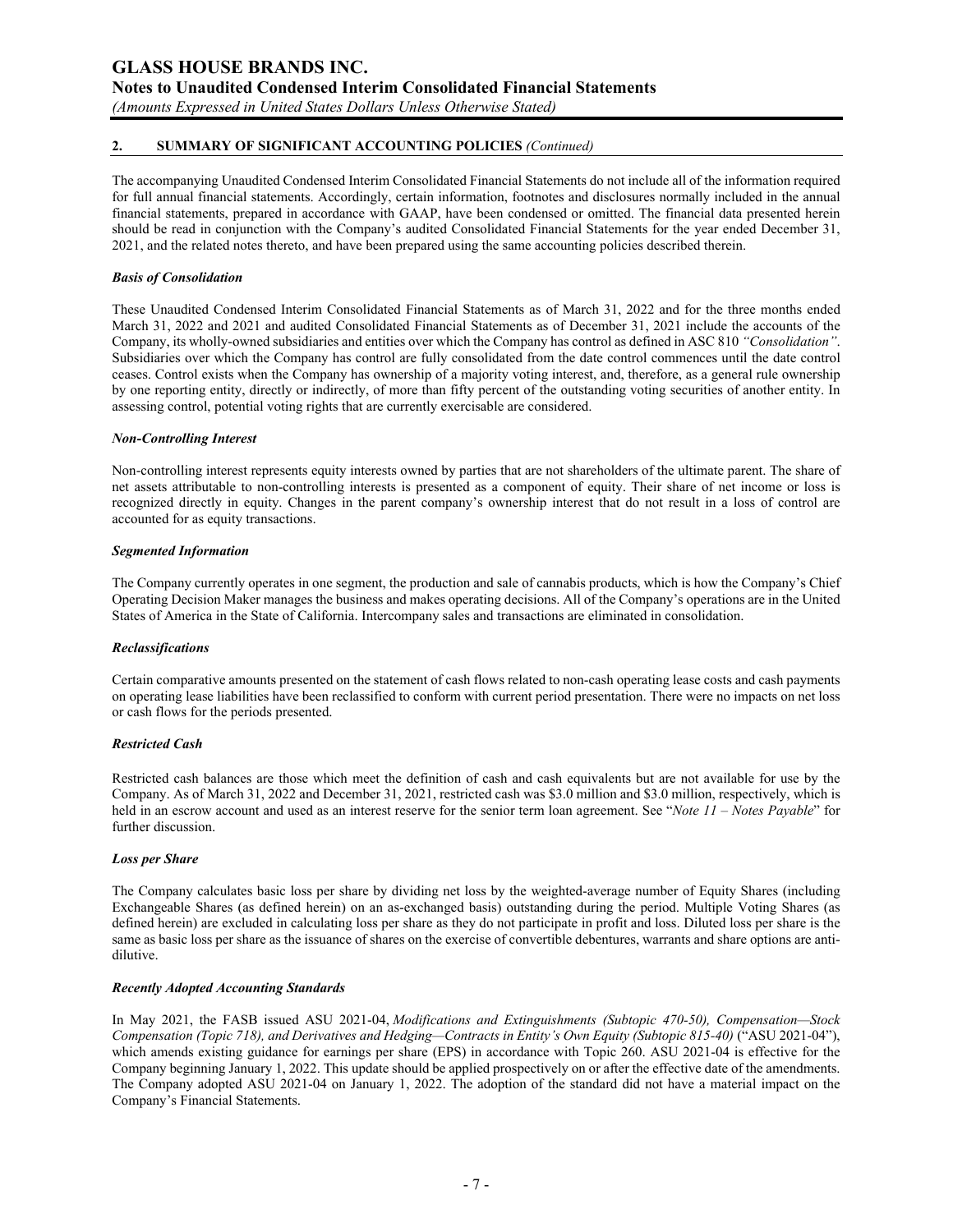**Notes to Unaudited Condensed Interim Consolidated Financial Statements** 

*(Amounts Expressed in United States Dollars Unless Otherwise Stated)*

### **2. SUMMARY OF SIGNIFICANT ACCOUNTING POLICIES** *(Continued)*

#### *Recently Issued Accounting Standards*

In October 2021, the FASB issued ASU 2021-08, *Business Combinations (Subtopic 805), Accounting for Contract Assets and Contract Liabilities from Contracts with Customers* ("ASU 2021-08"), which is intended to improve the accounting for acquired revenue contracts with customers in a business combination by addressing diversity in practice and inconsistency related to the recognition of an acquired contract liability and the effect of payment terms on subsequent revenue recognized. ASU 2021-08 is effective for the Company beginning January 1, 2023. This update should be applied prospectively on or after the effective date of the amendments. The Company is currently evaluating the effect of adopting this accounting standard.

### **3. CONCENTRATIONS OF BUSINESS AND CREDIT RISK**

The Company maintains cash balances at its physical locations, which are not currently insured, and with various U.S. banks with balances in excess of the Federal Deposit Insurance Corporation limits, respectively. The failure of a bank where the Company has significant deposits could result in a loss of a portion of such cash balances in excess of the insured limit, which could materially and adversely affect the Company's business, financial condition and results of operations. As of March 31, 2022 and December 31, 2021, the Company has not experienced any losses with regards to its cash balances.

The Company provides credit in the normal course of business to customers located throughout California. The Company performs ongoing credit evaluations of its customers and maintains allowances for doubtful accounts based on factors surrounding the credit risk of specific customers, historical trends, and other information. For the three months ended March 31, 2022 and 2021, there was one customer that comprised 28% and two customers that comprised 30%, respectively, of the Company's revenues. As of March 31, 2022, the one customer had a balance due to the Company of \$1,669,423. As of December 31, 2021, the same customer had a balance due to the Company of \$2,403,097.

### **4. INVENTORY**

As of March 31, 2022 and December 31, 2021, inventory consists of the following:

|                        | 2022 |           |    | 2021      |  |  |
|------------------------|------|-----------|----|-----------|--|--|
| Raw Materials          | \$   | 1,757,917 | \$ | 1,325,590 |  |  |
| Work-in-Process        |      | 3,291,861 |    | 2,777,244 |  |  |
| <b>Finished Goods</b>  |      | 2,549,633 |    | 2,493,468 |  |  |
| <b>Total Inventory</b> | S    | 7,599,411 | S  | 6,596,302 |  |  |
|                        |      |           |    |           |  |  |

#### **5. INVESTMENTS**

The Company has various investments in entities in which it holds a significant but non-controlling interest through voting equity or through representation on the entities' board of directors or equivalent governing bodies. Accordingly, the Company was deemed to have significant influence resulting in the Company accounting for these investments under the equity method.

As of March 31, 2022, activity related to investments consist of the following:

|                                          |   |                          | <b>NRO</b>  |   |            |   |              |             |              |
|------------------------------------------|---|--------------------------|-------------|---|------------|---|--------------|-------------|--------------|
|                                          |   | LOB Group,               | Management, |   | SoCal Hemp |   | 5042 Venice. | Lompoc TIC, |              |
|                                          |   | Inc.                     | LLC         |   | JV, LLC    |   | LLC          | LLC         | <b>TOTAL</b> |
| Fair Value as of December 31, 2021       | S | 2.761.141                | 2.018.949   | S | ۰          | S | 2.221.520    | 194,749     | 7,196,359    |
| Additions                                |   | $\overline{\phantom{0}}$ | <b>.</b>    |   | 100,068    |   |              | -           | 100,068      |
| Gain (Loss) on Equity Method Investments |   | 8.960                    | (315, 415)  |   | (100, 068) |   | 60,207       | (7, 343)    | (353, 659)   |
| Fair Value as of March 31, 2022          |   | 2,770,101                | 1.703.534   | S | -          |   | 2.281.727    | 187,406     | 6,942,768    |

During the three months ended March 31, 2022 and 2021, the Company recorded net losses of \$353,659 and net gains of \$1,388 from equity method investments, respectively. These investments are recorded at the amount of the Company's initial investment and adjusted for the Company's share of the investee's income or loss and dividends paid.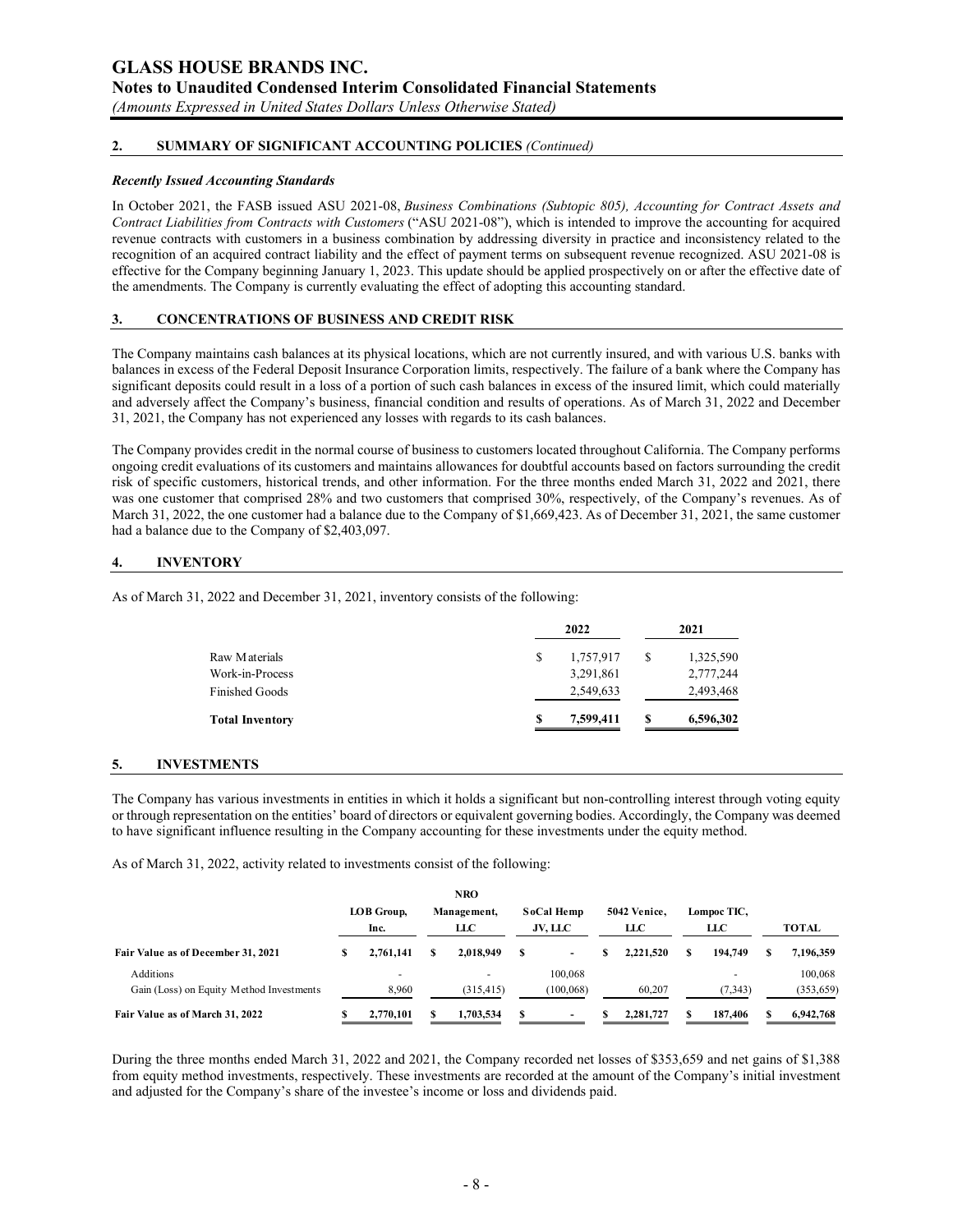**Notes to Unaudited Condensed Interim Consolidated Financial Statements** 

*(Amounts Expressed in United States Dollars Unless Otherwise Stated)*

### **6. PROPERTY, PLANT AND EQUIPMENT**

As of March 31, 2022 and December 31, 2021, property, plant and equipment consist of the following:

|                                                |   | 2022          |   | 2021          |
|------------------------------------------------|---|---------------|---|---------------|
| Land                                           | S | 70,782,068    | S | 70,782,068    |
| <b>Buildings</b>                               |   | 108,024,254   |   | 108,024,254   |
| Furniture and Fixtures                         |   | 316,395       |   | 316,395       |
| Leasehold Improvements                         |   | 9,750,149     |   | 8,412,489     |
| Equipment and Software                         |   | 5,748,274     |   | 5,712,519     |
| Construction in Progress                       |   | 23,370,233    |   | 11,867,167    |
| <b>Total Property, Plant and Equipment</b>     |   | 217,991,373   |   | 205, 114, 892 |
| Less Accumulated Depreciation and Amortization |   | (11,884,362)  |   | (9,316,368)   |
| Property, Plant and Equipment, Net             |   | 206, 107, 011 |   | 195,798,524   |

During the three months ended March 31, 2022 and 2021, the Company recorded depreciation expense of \$2,567,994 and \$672,787, respectively. Additionally, during the three months ended March 31, 2022 and 2021, the Company capitalized interest to property and equipment of \$432,066 and nil, respectively.

### **7. INTANGIBLE ASSETS**

As of March 31, 2022 and December 31, 2021, intangible assets consist of the following:

|                                                                  |   | 2021       |   |            |  |
|------------------------------------------------------------------|---|------------|---|------------|--|
| Definite Lived Intangible Assets<br><b>Intellectual Property</b> | S | 790,000    | S | 790,000    |  |
| <b>Total Definite Lived Intangible Assets</b>                    |   | 790,000    |   | 790,000    |  |
| Less Accumulated Amortization                                    |   | (248, 167) |   | (208, 667) |  |
| Definite Lived Intangible Assets, Net                            |   | 541,833    |   | 581,333    |  |
| Indefinite Lived Intangible Assets<br>Dispensary Licenses        |   | 5,048,500  |   | 5,048,500  |  |
| <b>Total Indefinite Lived Intangible Assets</b>                  |   | 5,048,500  |   | 5,048,500  |  |
| <b>Total Intangible Assets, Net</b>                              |   | 5,590,333  |   | 5,629,833  |  |

For the three months ended March 31, 2022 and 2021, the Company recorded amortization expense related to intangible assets of \$39,500 and \$51,667, respectively.

The following is the future minimum amortization expense to be recognized for the years ended December 31:

| December 31:                      |   |         |
|-----------------------------------|---|---------|
| 2022 (remaining)                  | S | 118,500 |
| 2023                              |   | 158,000 |
| 2024                              |   | 145,333 |
| 2025                              |   | 120,000 |
| Total Future Amortization Expense | S | 541,833 |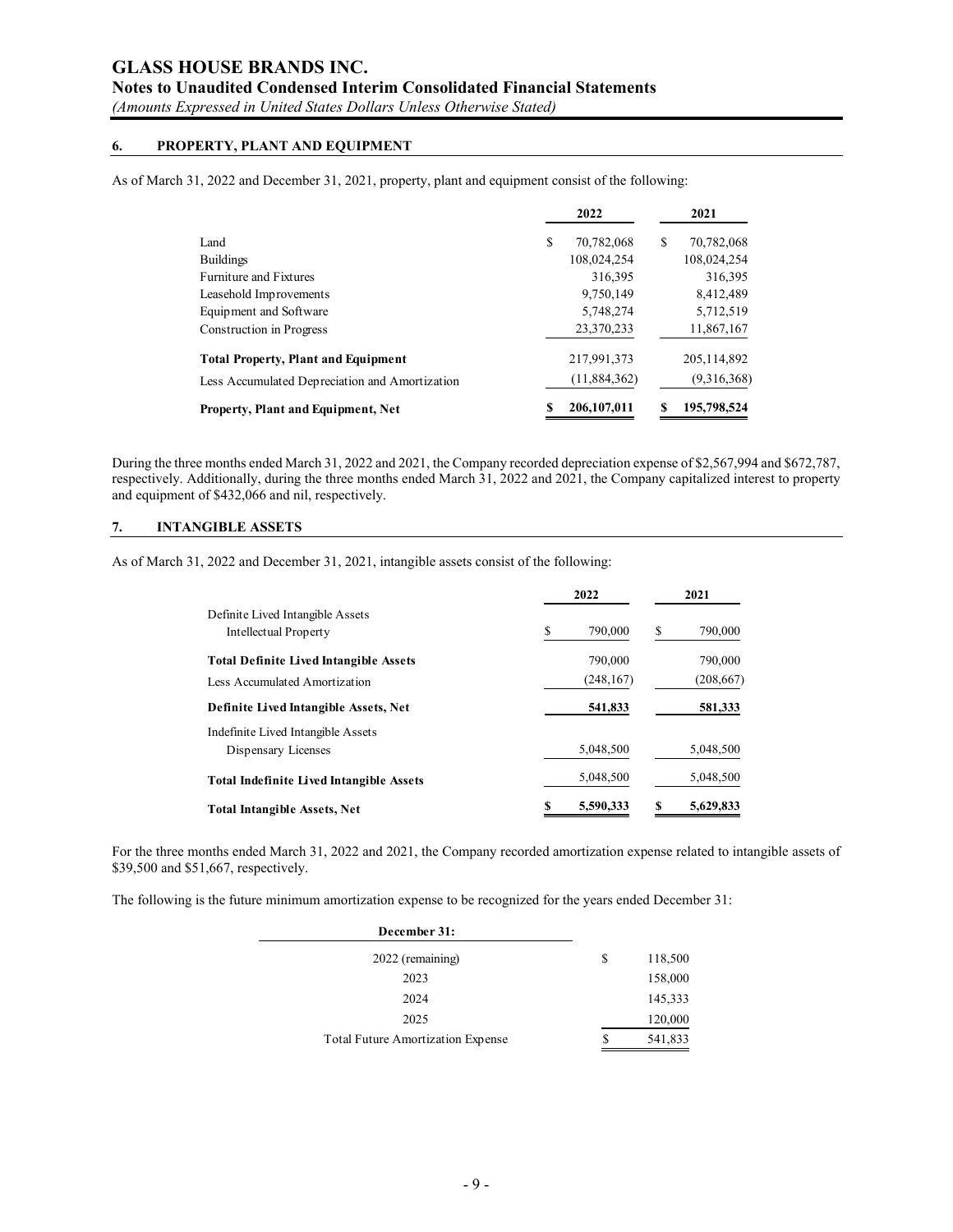**Notes to Unaudited Condensed Interim Consolidated Financial Statements** 

*(Amounts Expressed in United States Dollars Unless Otherwise Stated)*

### **8. ACCOUNTS PAYABLE AND ACCRUED LIABILITIES**

As of March 31, 2022 and December 31, 2021, accounts payable and accrued liabilities consist of the following:

|                                                       |   | 2022      | 2021       |
|-------------------------------------------------------|---|-----------|------------|
| Accounts Payable                                      | S | 2,821,372 | 4,777,435  |
| <b>Accrued Liabilities</b>                            |   | 2,511,872 | 2,418,664  |
| Accrued Payroll and Related Liabilities               |   | 1,081,925 | 1,699,253  |
| Sales Tax and Cannabis Taxes                          |   | 904.099   | 1,319,652  |
| <b>Total Accounts Payable and Accrued Liabilities</b> |   | 7.319.268 | 10,215,004 |

The Company offers a customer loyalty rewards program that allows members to earn discounts on future purchases. Unused discounts earned by loyalty rewards program members are included in accrued liabilities and recorded as a sales discount at the time a qualifying purchase is made. The value of points accrued as of March 31, 2022 and December 31, 2021 was \$346,000 and \$380,000, respectively.

### **9. CONTINGENT SHARES AND EARNOUT LIABILITIES**

As of March 31, 2022, activity related to the contingent shares and earnout liabilities consist of the following:

| Change in Fair Value of Contingent Liabilities | 6.481.242  |
|------------------------------------------------|------------|
| <b>Balance at December 31, 2021</b>            | 38,428,700 |
|                                                | 2022       |

As of March 31, 2022, the following transactions are related to the contingent shares and earnout liabilities:

#### **(i) Contingent Earnout – Business Combination on June 29, 2021**

Upon closing of the business combination of Mercer Park and Glass House Brands, Inc. on June 29, 2021 (the "Business Combination"), 1,008,975 Equity Shares issued to the sponsor of Mercer Park were locked up by the Company. These shares are to be released from the lock-up restrictions based upon the amount of cash raised by the Company from certain debt and equity financings through June 2023. During the year ended December 31, 2021, the Company released 392,819 Equity Shares that were originally subject to lock-up restrictions. In accordance with ASC 480 "*Distinguishing Liabilities from Equity"* ("ASC 480"), management determined the provisions of these earnouts required liability treatment. Accordingly, the remaining 616,156 Equity Shares are subject to a capitalbased earnout of permitted debt or equity financings within one year following closing, as further detailed in the Investor Rights Agreement entered into on June 29, 2021 in connection with the completion of the Business Combination (which is available on SEDAR at www.sedar.com). As of March 31, 2022 and December 31, 2021, the value of the contingent earnout was \$3,086,942 and \$2,372,200, respectively, and included as a component of contingent shares and earnout liabilities in the accompanying Condensed Consolidated Balance Sheets. The increase in fair value of \$714,742 was recorded as a component of change in fair value of contingent liabilities during the three months ended March 31, 2022 and is included in the accompanying Unaudited Condensed Interim Consolidated Statements of Operations. During the three months ended March 31, 2021, there was no such liability or change in fair value.

Additional earnout payments consisting of up to an additional 6,306,095 Equity Shares are issuable to the previous sponsor of Mercer Park and all holders of record of Equity Shares, the Exchangeable Shares, vested stock options and vested RSU's as of March 31, 2022 in the event the 20-day VWAP of the Equity Shares reaches \$13.00 or \$15.00 within two years of closing of the Business Combination. In the event that the permitted debt or equity raised by the Company and Equity Share price targets are not met, as described in the Investor Rights Agreement, the earnout payments will be forfeited. In accordance with ASC 480, management determined the provisions of these earnouts did not require liability treatment. As of March 31, 2022, no Equity Shares were issued in connection with these earnouts.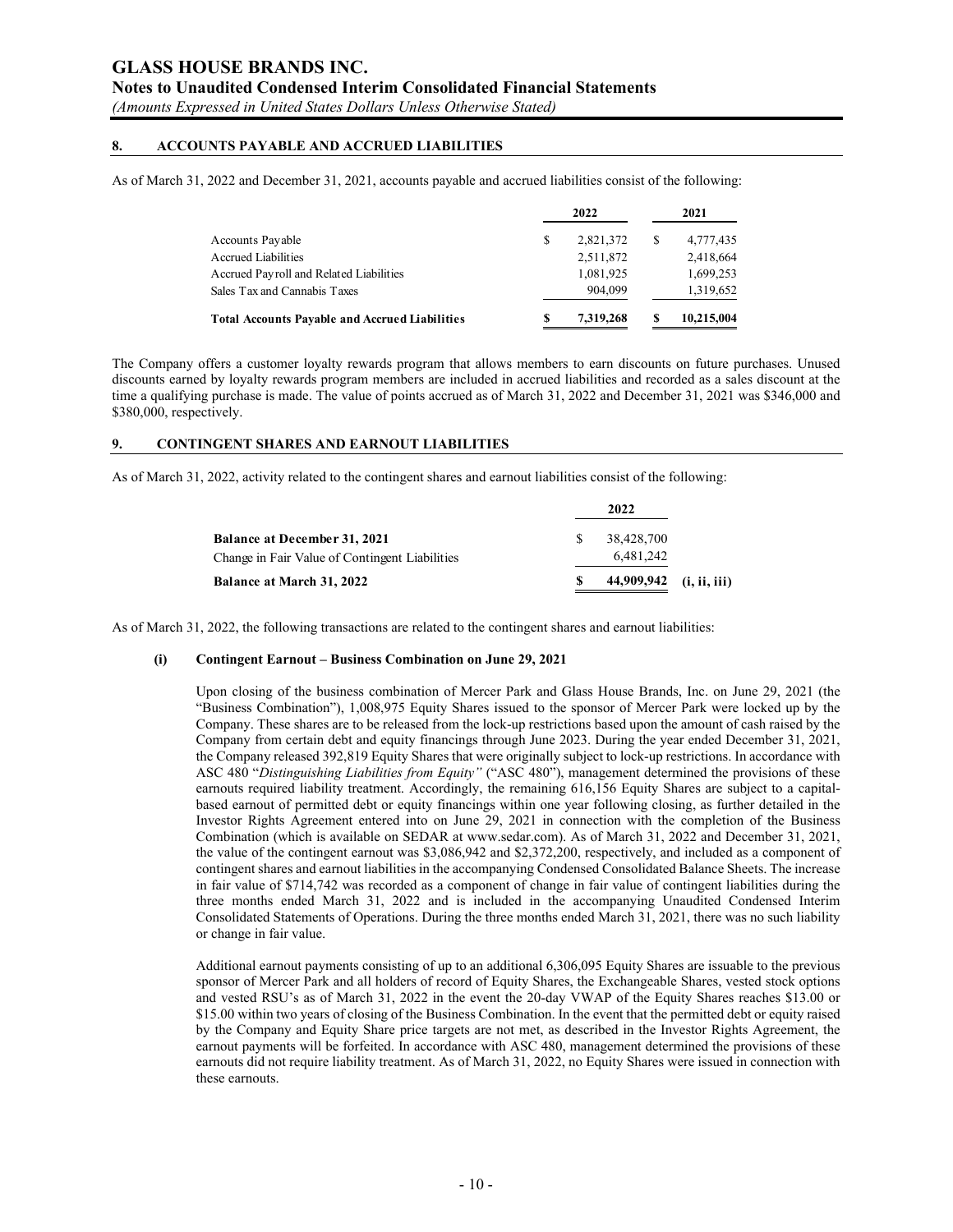*(Amounts Expressed in United States Dollars Unless Otherwise Stated)*

### **9. CONTINGENT SHARES AND EARNOUT LIABILITIES** *(Continued)*

#### **(ii) Contingent Earnout – Camarillo Transaction**

During the year ended December 31, 2021, the Company purchased certain real property in Camarillo, California (the "Camarillo Transaction"). As a consideration for the option right to purchase certain real property in conjunction with the Camarillo Transaction (the "Option Right"), the Company is obligated to pay a contingent earnout fee of up to \$75,000,000, payable in Equity Shares, if certain conditions and financial metrics are met. As of March 31, 2022 and December 31, 2021, the fair value of the contingent earnout was \$24,288,000 and \$22,571,000, respectively, and included as a component of contingent shares and earnout liabilities in the accompanying Condensed Consolidated Balance Sheets. The increase in fair value of \$1,717,000 was recorded as a component of change in fair value of contingent liabilities during the three months ended March 31, 2022 and is included in the accompanying Unaudited Condensed Interim Consolidated Statements of Operations. During the three months ended March 31, 2021, there was no such liability or change in fair value. The value of the contingent consideration is based upon the potential earn out of the facilities' adjusted earnings during the earnout period and is measured at fair value using a discounted cash flow model that is based on unobservable inputs.

#### **(iii) Contingent Shares – Camarillo Transaction**

As consideration for the Option Right, the Company issued 6,500,000 Equity Shares closing of the Camarillo Transaction. The Company allocated the fair value of the Option Right to the assets acquired upon its exercise in September 2021. In addition to the Equity Shares issued for the Option Right, the Company is obligated to issue up to 3,500,000 Equity Shares as a contingent payment, which are subject to certain conditions and events following closing. As of March 31, 2022 and December 31, 2021, the fair value of the contingent payment was \$17,535,000 and \$13,485,500, respectively, and included as a component in contingent shares and earnout liabilities in the accompanying Condensed Consolidated Balance Sheets. The Company recorded an increase in fair value of \$4,049,500 during the three months ended March 31, 2022 and is included as component of change in fair value of contingent liabilities in the accompanying Unaudited Interim Condensed Consolidated Statements of Operations. During the three months ended March 31, 2021, there was no such liability or change in fair value. The value of the contingent consideration is based upon the value of the Company's Equity Shares, the probability of future events occurring and other unobservable inputs.

#### **10. LEASES**

The below are the details of the lease cost and other disclosures regarding the Company's leases for the three months ended March 31, 2022 and 2021:

|                                                                                                                             |    | 2022               |   | 2021               |
|-----------------------------------------------------------------------------------------------------------------------------|----|--------------------|---|--------------------|
| <b>Operating Lease Cost</b><br>Short-Term Lease Costs                                                                       | S  | 191,287<br>166,945 | S | 186,664<br>122,753 |
| <b>Total Lease Expenses</b>                                                                                                 |    | 358,232            | S | 309,417            |
|                                                                                                                             |    | 2022               |   | 2021               |
| Cash Paid for Amounts Included in the Measurement of Lease Liabilities:<br>Operating Cash Flows from Operating Leases       | S  | 187,671            | S | 186,497            |
| Non-Cash Additions to Right-of-Use Assets and Lease Liabilities:<br>Recognition of Right-of-Use Assets for Operating Leases | \$ |                    | S | 1,160,730          |
| Weighted-Average Remaining Lease Term (Years) - Operating Leases                                                            |    | 7.28               |   | 7.00               |
| Weighted-Average Discount Rate - Operating Leases                                                                           |    | 17.00%             |   | 17.00%             |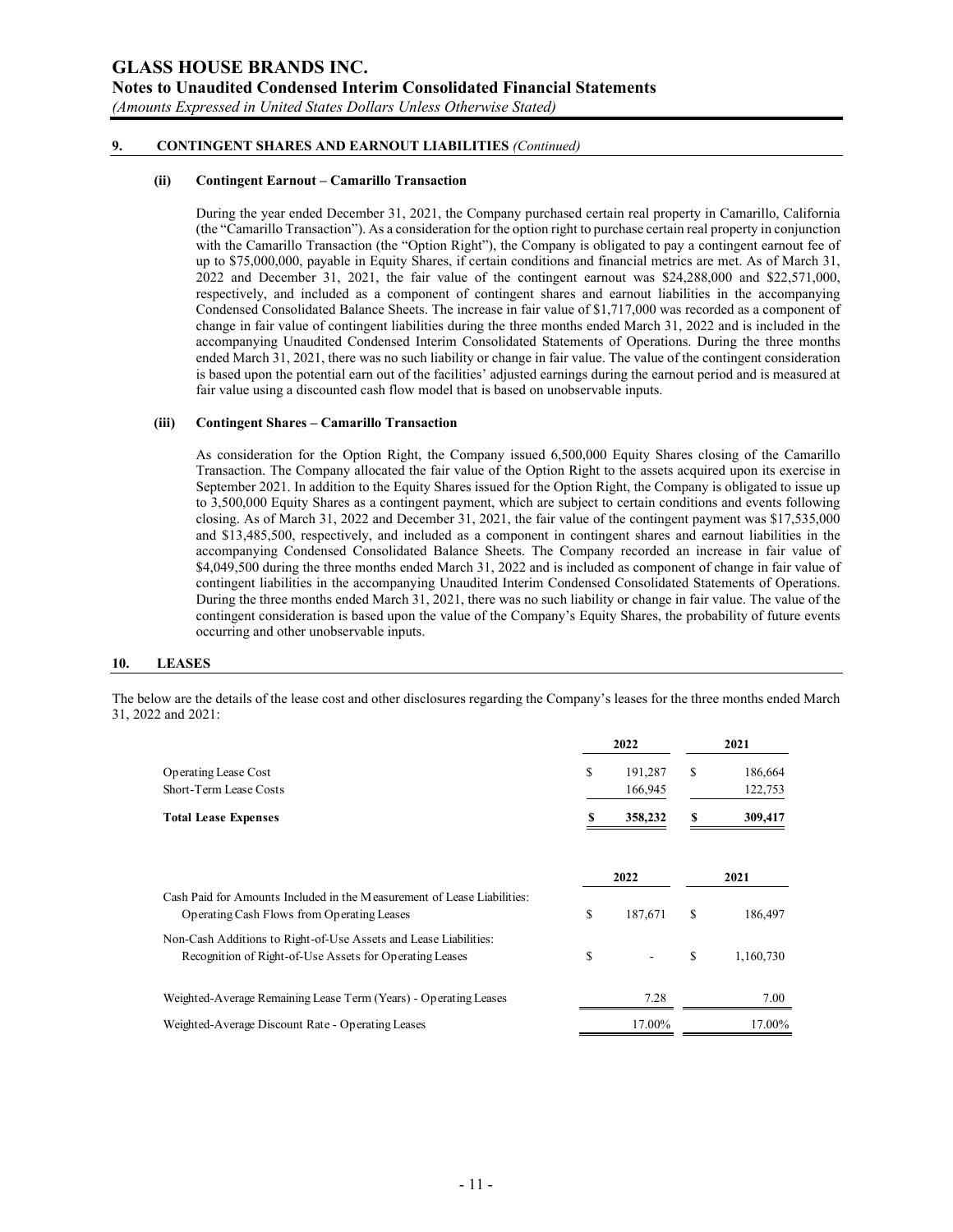# **Notes to Unaudited Condensed Interim Consolidated Financial Statements**

*(Amounts Expressed in United States Dollars Unless Otherwise Stated)*

#### **10. LEASES** *(Continued)*

| December 31:                                               | <b>Third Parties</b> |   | <b>Related Parties</b> | Total         |
|------------------------------------------------------------|----------------------|---|------------------------|---------------|
| 2022 (remaining)                                           | \$<br>284,733        | S | 294,921                | \$<br>579,654 |
| 2023                                                       | 384,088              |   | 396,783                | 780,871       |
| 2024                                                       | 384,088              |   | 393,597                | 777,685       |
| 2025                                                       | 365,566              |   | 320,004                | 685,570       |
| 2026                                                       | 310,000              |   | 320,004                | 630,004       |
| Thereafter                                                 | 1,320,833            |   | 560,007                | 1,880,840     |
| Total Future M inimum Lease Payments                       | 3,049,308            |   | 2,285,316              | 5,334,624     |
| Less Imputed Interest                                      | (1,410,088)          |   | (847,793)              | (2,257,881)   |
| <b>Total Amount Representing Present Value</b>             | 1,639,220            |   | 1,437,523              | 3,076,743     |
| Less Current Portion of Operating Lease Liabilities        | (118,606)            |   | (167, 851)             | (286, 457)    |
| <b>Operating Lease Liabilities, Net of Current Portion</b> | 1,520,614            |   | 1,269,672              | 2,790,286     |

Future minimum operating lease payments under non-cancelable operating leases as of March 31, 2022 are as follows:

On September 14, 2021, the Company entered into an agreement to lease out a portion of its real property at approximately \$500,000 per month for 36 months. However, lease payments to the Company are abated if certain contingencies are met by the lessee. As of March 31, 2022, such contingencies are expected to be met, and as a result, no rental income was recognized by the Company.

The Company leases certain business facilities from related parties and third parties under non-cancellable operating lease agreements that specify minimum rentals. The operating leases require monthly payments ranging from \$800 to \$28,000 and expire through July 2031. Certain lease monthly payments may escalate up to 5.0% each year. In such cases, the variability in lease payments is included within the current and noncurrent operating lease liabilities.

#### **11. NOTES PAYABLE**

As of March 31, 2022 and December 31, 2021, notes payable consist of the following:

|                                                                                                 | 2022             |   | 2021        |
|-------------------------------------------------------------------------------------------------|------------------|---|-------------|
| Term loan payable maturing in November 30, 2026, bearing interest at 10.00<br>percent per annum | \$<br>50,000,000 | S | 50,000,000  |
| Other - Vehicle Loans                                                                           | 229,543          |   | 238,835     |
| <b>Total Notes Pavable</b>                                                                      | 50,229,543       |   | 50,238,835  |
| Less Unamortized Debt Issuance Costs and Loan Origination Fees                                  | (5, 122, 873)    |   | (5,383,413) |
| Net Amount                                                                                      | \$<br>45,106,670 | S | 44,855,422  |
| Less Current Portion of Notes Payable                                                           | (38, 537)        |   | (37,986)    |
| <b>Notes Payable, Net of Current Portion</b>                                                    | \$<br>45,068,133 |   | 44,817,436  |

On December 9, 2021 ("Senior Secure Closing Date"), the Company entered into a senior secured term loan agreement, as amended (the "Credit Agreement") for total available proceeds of up to \$100,000,000 with funds managed by a U.S.-based private credit investment fund and other third-party lenders (together, the "Senior Secured Lender"). Effective December 10, 2021, the Company closed on an initial term loan through the Credit Agreement of \$50,000,000. The principal amount under the Credit Agreement will be paid in monthly installments in an aggregate amount equal to 1.25% per annum of the original principal amount, 24 months following the Senior Secure Closing Date, with a maturity date through November 30, 2026. Interest will be paid, beginning December 31, 2021, in monthly installments equal to the floating base rate plus the applicable term margin, or 5.25%. The interest rate will not be less than 10% per annum or exceed 12% per annum. As of March 31, 2022 and December 31, 2021, the interest rate was 10% and 10%, respectively.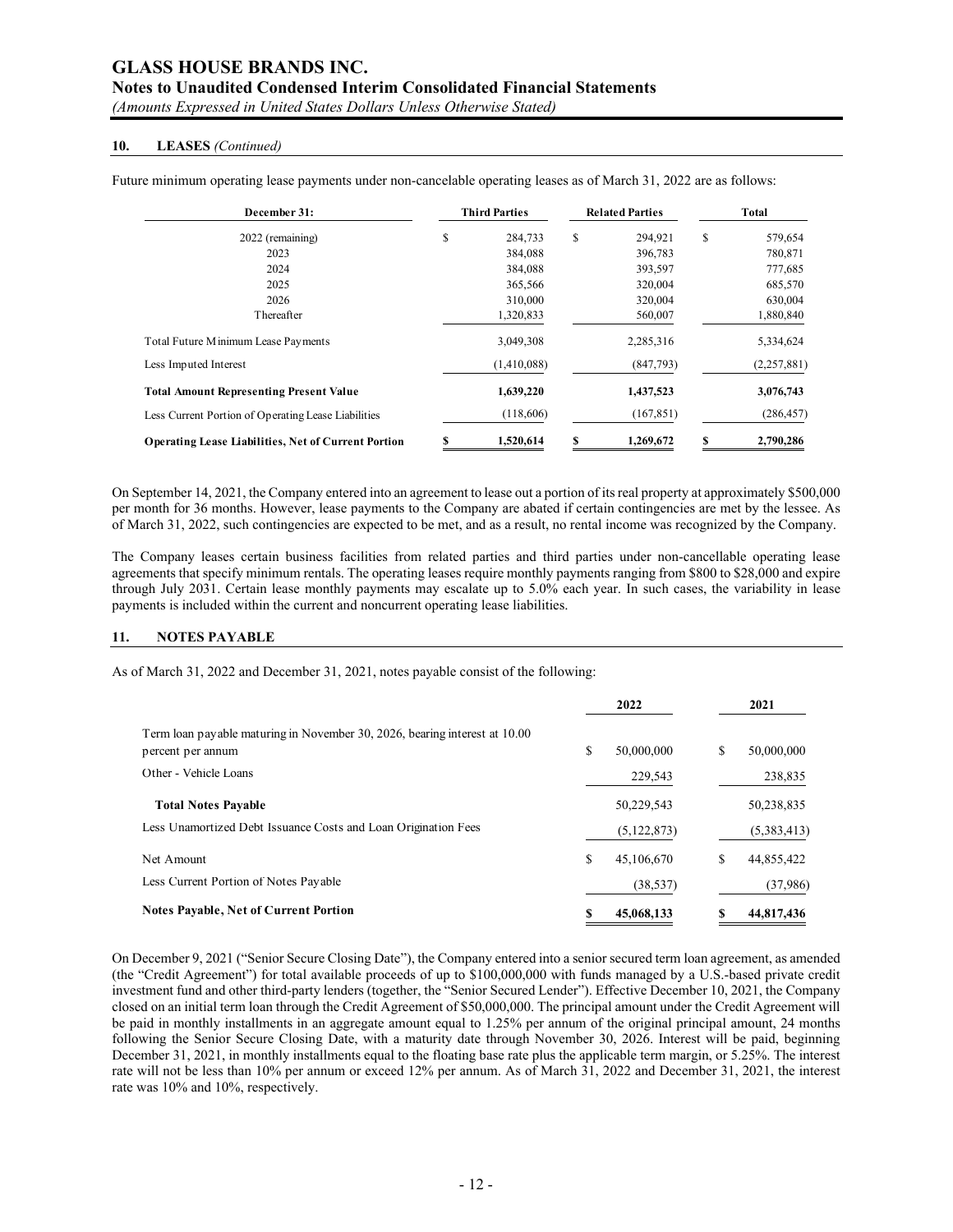*(Amounts Expressed in United States Dollars Unless Otherwise Stated)*

### **11. NOTES PAYABLE** *(Continued)*

Two additional delayed draw term loans may be requested by the Company in an amount equal to the principal amount of \$25,000,000 (or such lesser amount as agreed) each. The Company has optional and mandatory prepayments. Mandatory prepayments include any voluntary and involuntary sale or disposition of assets by the Company or any restricted subsidiaries. The outstanding principal amount of the obligation will be repaid by 100% of cash proceeds received with certain exemptions as defined in the Credit Agreement. As of the Senior Secure Closing Date, the Company deposited an interest reserve in the amount of \$3,000,000 into an escrow account and included as restricted cash in the Condensed Consolidated Balance Sheets as of March 31, 2022 and December 31, 2021. Additionally, the Company's real property held in Glass House Farm LLC, Magu Farm LLC and GH Camarillo LLC was pledged as security.

The Credit Agreement contains certain financial covenant which require the Company to maintain liquidity in excess of \$10,000,000 at all times. As of March 31, 2022 and December 31, 2021, the Company was in compliance with such financial covenant. Additionally, there are certain covenants which will require the Company to maintain a specific minimum debt service coverage ratio which will be measured quarterly beginning with the quarter ending December 31, 2022, as well as achieve completion of phase one project work at the Camarillo facility on or before July 31, 2022. Such covenants were not in effect as of December 31, 2021.

Scheduled maturities of notes payable for the years ended December 31:

| December 31:                             |    | Principal<br><b>Payments</b> |  |  |
|------------------------------------------|----|------------------------------|--|--|
| 2022 (remaining)                         | \$ | 28,693                       |  |  |
| 2023                                     |    | 665,237                      |  |  |
| 2024                                     |    | 7,542,622                    |  |  |
| 2025                                     |    | 7,545,148                    |  |  |
| 2026                                     |    | 7,547,824                    |  |  |
| Thereafter                               |    | 26,900,019                   |  |  |
| Total Future M inimum Principal Payments | S  | 50,229,543                   |  |  |

### **12. SHAREHOLDERS' EQUITY**

As of March 31, 2022 and December 31, 2021, the authorized share capital of the Company is comprised of an unlimited number of (i) Subordinate Voting Shares, (ii) Restricted Voting Shares, (iii) Limited Voting Shares, (iv) Multiple Voting Shares and (v) Preferred Shares:

#### *Multiple Voting Shares*

The Company is authorized to issue an unlimited number of Multiple Voting Shares without nominal or par value. Holders of Multiple Voting Shares are entitled to receive notice of any meeting of shareholders of the Company, and to attend, vote and speak at such meetings, except those meetings at which only holders of a specific class of shares are entitled to vote separately as a class under the Business Corporations Act (British Columbia). On all matters upon which holders of Multiple Voting Shares are entitled to vote, each Multiple Voting Share are entitles the holder thereof to 50 votes per Multiple Voting Share. Multiple Voting Shares are not entitled to dividends. The Multiple Voting Shares have three (3)-year sunset period that will expire June 29, 2024, upon which they will be automatically redeemed for \$0.001 per Multiple Voting Share.

#### *Equity Shares*

The holders of each class of Equity Shares are entitled to receive notice of, to attend (if applicable, virtually) and to vote at all meetings of shareholders of the Company, except that they are not able to vote (but are entitled to receive notice of, to attend and to speak) at those meetings at which the holders of a specific class are entitled to vote separately as a class under the *Business Corporations Act* (British Columbia) and except that holders of Limited Voting Shares are not entitled to vote for the election of directors of the Company. The Subordinate Voting Shares and Restricted Voting Shares carry one vote per share on all matters. The Limited Voting Shares carry one vote per share on all matters except the election of directors, as the holders of Limited Voting Shares do not have any entitlement to vote in respect of the election for directors of the Company.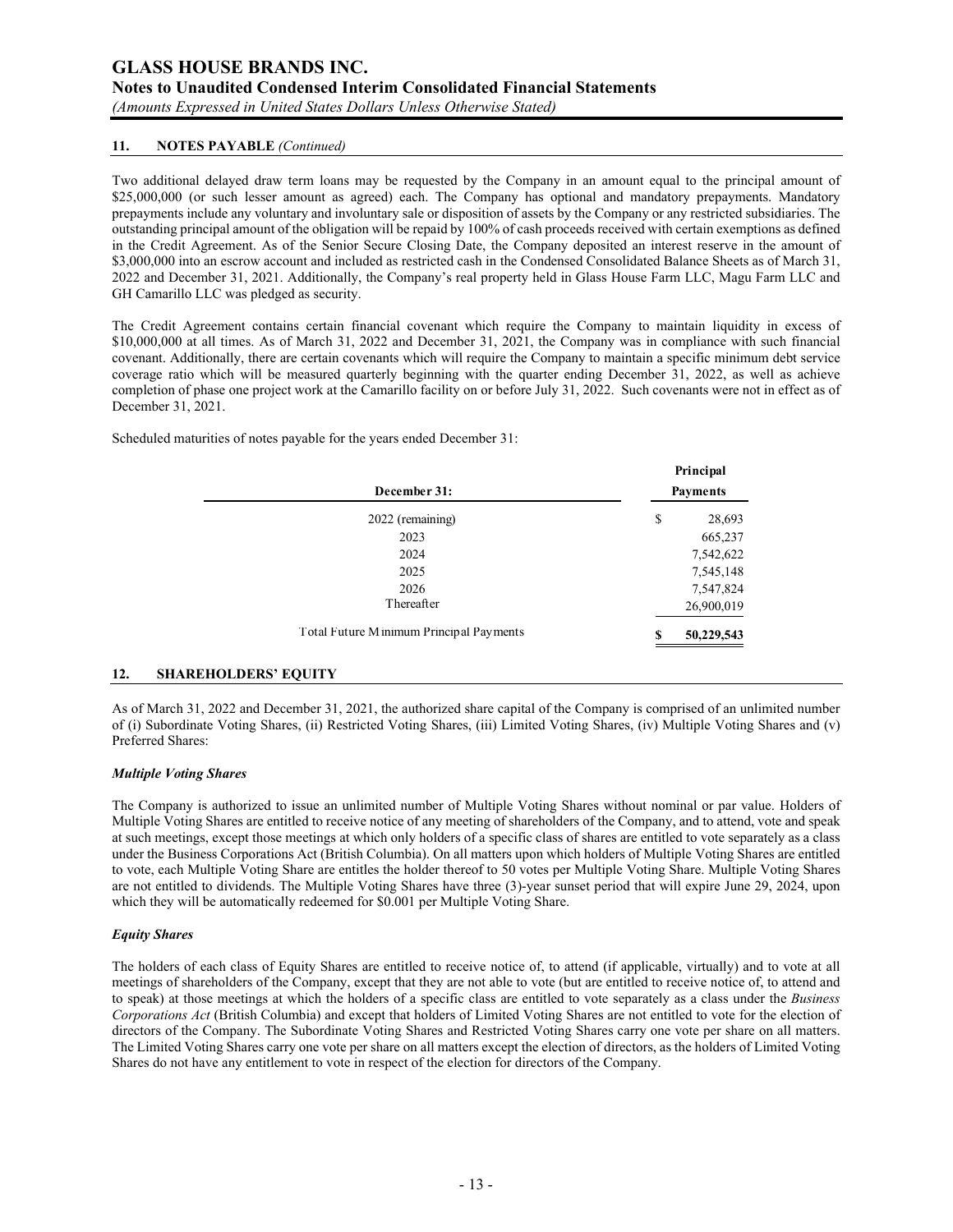## **GLASS HOUSE BRANDS INC. Notes to Unaudited Condensed Interim Consolidated Financial Statements**  *(Amounts Expressed in United States Dollars Unless Otherwise Stated)*

**12. SHAREHOLDERS' EQUITY** *(Continued)*

In the case of liquidation, dissolution or winding-up of the Company, whether voluntary or involuntary, or in the event of any other distribution of assets of the Company among its shareholders for the purpose of winding up its affairs, the holders of Equity Shares are entitled, subject to the prior rights of the holders of any shares of the Company ranking in priority to the Equity Shares (including any liquidation preference on any issued and outstanding Multiple Voting Shares and/or Preferred Shares), to participate ratably the Company's remaining property along with all holders of the other classes of Equity Shares (on a per share basis).

#### *Exchangeable Shares of MPB Acquisition Corp.*

Exchangeable shares (the "Exchangeable Shares") are part of the authorized share capital of MPB Acquisition Corp. ("MPB"), a wholly-owned subsidiary of the Company, which entitle their holders to rights that are comparable to those rights attached to the Equity Shares, except that (i) each Exchangeable Share has 1.1 votes per share until June 29, 2022, after which they will have one vote per share, and (ii) the aggregate voting power of the Exchangeable Shares must not exceed 49.9% of the total voting power of all classes of shares of MPB. Until a holder exchanges their Exchangeable Shares for Equity Shares, the holder of such Exchangeable Shares will not have the right to vote at meetings of the shareholders of the Company, though they will have the right to vote at meetings of the shareholders of MPB, including with respect to altering the rights of holders of any of the Exchangeable Shares, or if MPB decides to take certain actions without fully protecting the holders of any of the Exchangeable Shares, or as otherwise required by law. The Exchangeable Shares are exchangeable at any time, on a one-for-one basis, for Equity Shares at the option of the holder.

The Company treats the Exchangeable Shares as options, each with a value equal to an Equity Share, which represents the holder's claim on the equity of the Company. In order to comply with certain contractual requirements of the Business Combination, the Company and MPB are required to maintain the economic equivalency of such Exchangeable Shares with the publicly traded Equity Shares of the Company. This means the Exchangeable Shares are required to share the same economic benefits and retain the same proportionate ownership in the assets of the Company as the holders of the Equity Shares. The Company has presented these Exchangeable Shares as a part of shareholders' equity within these Unaudited Condensed Interim Consolidated Financial Statements due to (i) the fact that they are economically equivalent to the Equity Shares, and (ii) the holders of the Exchangeable Shares are subject to restrictions on transfer under US securities laws but may dispose of the Exchangeable Shares without such restriction by exchanging them for Equity Shares. Changes in these assumptions would affect the presentation of the Exchangeable Shares from shareholders' equity to non-controlling interests; however, there would be no impact on earnings per share.

#### *Preferred Shares of GH Group, Inc.*

The authorized total number of preferred shares (the "GH Group Preferred Shares") of GH Group, Inc. ("GH Group") is 50,000,000. As of March 31, 2022 and December 31, 2021, there was 18,515,491 GH Group Preferred Shares issued and outstanding. Holders of GH Group Preferred Shares are entitled to notice of and to attend any meeting of the shareholders of GH Group but are not entitled to vote. The GH Group Preferred Shares do not carry any voting rights and include a 15% cumulative dividend rate, which is increased by 5% in the year following the first anniversary of the date of issuance. Dividends are payable when and if declared by GH Group's board of directors. The GH Group Preferred Shares have a conversion option to convert the Preferred Shares into Class A Common Stock of GH Group within 60 days after the issuance by the holder. In the event of a liquidation, voluntary or involuntary, dissolution or winding-up of GH Group, the holders of the GH Group Preferred Shares outstanding are entitled to be paid out of the assets of GH Group available for distribution to it stockholders. GH Group has the right to redeem all or some of the Preferred Shares from a holder for an amount equal to the Liquidation Value and all unpaid accrued and accumulated dividends. In accordance with the provisions above, the Company recorded distributions to the holders of Preferred Shares in the amount of \$869,721 for the three months ended March 31, 2022. No distributions were recognized for the three months ended March 31, 2021.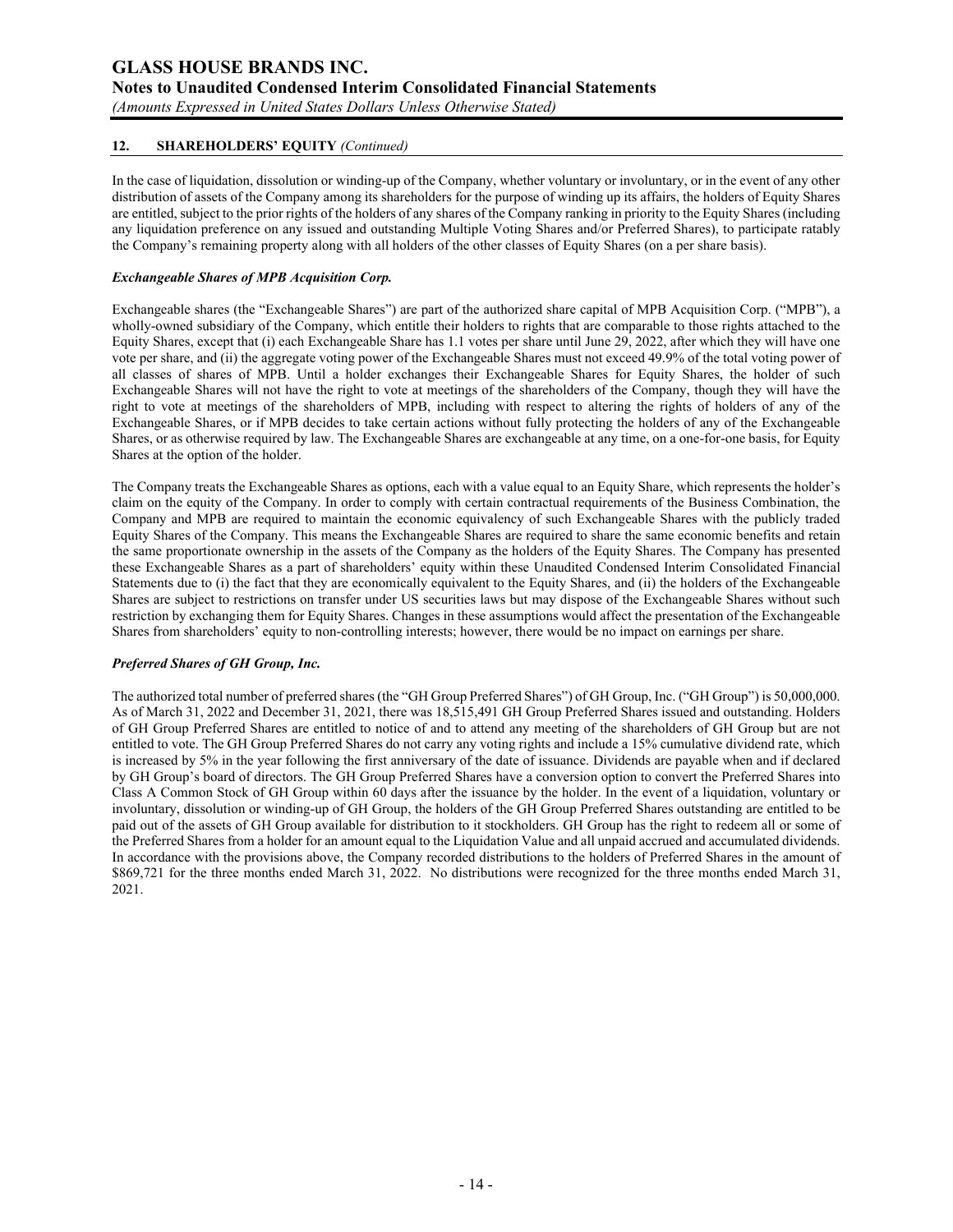*(Amounts Expressed in United States Dollars Unless Otherwise Stated)*

#### **12. SHAREHOLDERS' EQUITY** *(Continued)*

#### *Non-Controlling Interest*

Non-controlling interest represents equity interests owned by parties that are not shareholders of the ultimate parent. The share of net assets attributable to non-controlling interests is presented as a component of equity. Their share of net income or loss is recognized directly in equity. Changes in the parent company's ownership interest that do not result in a loss of control are accounted for as equity transactions.

The Company recorded a loss attributable to a non-controlling interest during the three months ended March 31, 2022 and 2021, of \$22,596 and nil, respectively.

#### *Share Transactions During the Period*

During the three months ended March 31, 2022, the Company issued 129,736 Equity Shares to various individuals for the exercise of stock options. In exchange for the exercise of stock options, the Company received \$99,898 in cash.

During the three months ended March 31, 2022, the Company issued 250,510 Equity Shares to various individuals for the conversion of Restricted Stock Units.

During the three months ended March 31, 2022, holders of Exchangeable Shares exchanged 1,809,340 Exchangeable Shares for Equity Shares.

#### **13. SHARE-BASED COMPENSATION**

The Company has an equity incentive plan (the "Incentive Plan") under which the Company may issue various types of equity instruments or instruments that track to equity, more particularly the Equity Shares, to employees, officers, consultants and nonemployee directors. The types of equity instruments issuable under the Incentive Plan encompass, among other things, stock options, unrestricted stock bonus, and restricted stock units (together, "Awards"). Share-based compensation expenses are recorded as a component of general and administrative costs. The maximum number of Awards that may be issued under the Incentive Plan is 10% of the fully-diluted Equity Shares of the Company (inclusive of the Exchangeable Shares) as calculated using the treasury method. The Incentive Plan is an "evergreen" plan, meaning that if an Award expires, becomes un-exercisable, or is cancelled, forfeited or otherwise terminated without having been exercised or settled in full, as the case may be, the Equity Shares allocable to the unexercised portion of the Award shall again become available for future grant or sale under the Incentive Plan (unless the Incentive Plan has terminated by its terms), and the number of Awards available for grant will increase as the number of issued and outstanding Equity Shares increases. Granting and vesting of Awards are determined by and recommended to the Board for approval by the Compensation, Nomination and Corporate Governance Committee of the Board of Directors. The exercise price for options (if applicable) will generally not be less than the fair market value of the Award at the time of grant and will generally expire after 5 years.

#### *Stock Options*

A reconciliation of the beginning and ending balance of stock options outstanding is as follows:

|                                        |                      |         | Weighted-             |
|----------------------------------------|----------------------|---------|-----------------------|
|                                        | Number of            | Average |                       |
|                                        | <b>Stock Options</b> |         | <b>Exercise Price</b> |
| <b>Balance as of December 31, 2021</b> | 2,087,784            | S       | 2.78                  |
| Exercised                              | (129, 736)           | S       | 2.30                  |
| Forfeited                              | (151, 889)           | S       | 2.56                  |
| Balance as of March 31, 2022           | 1,806,159            | \$      | 2.83                  |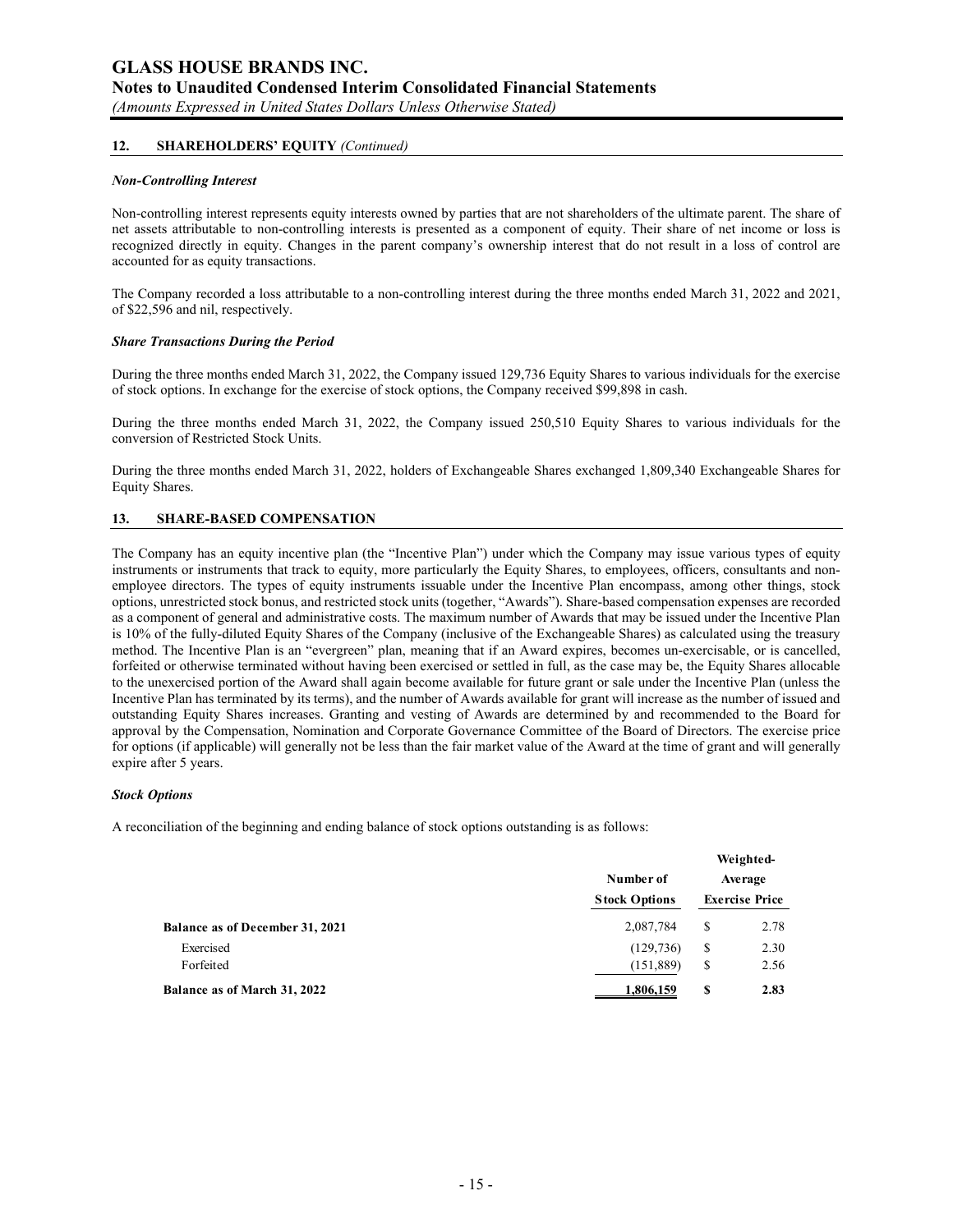### **Notes to Unaudited Condensed Interim Consolidated Financial Statements**

*(Amounts Expressed in United States Dollars Unless Otherwise Stated)*

#### **13. SHARE-BASED COMPENSATION** *(Continued)*

The following table summarizes the stock options that remain outstanding as of March 31, 2022:

|                           | Exercise |                        | <b>Stock Options</b> |
|---------------------------|----------|------------------------|----------------------|
| <b>Security Issuable</b>  | Price    | <b>Expiration Date</b> | Outstanding          |
| Subordinate Voting Shares | \$2.26   | October 2024           | 757,071              |
| Subordinate Voting Shares | \$3.08   | April 2025             | 160,172              |
| Subordinate Voting Shares | \$3.08   | January 2026           | 780,221              |
| Subordinate Voting Shares | \$4.60   | October 2026           | 108,695              |
|                           |          |                        |                      |
|                           |          |                        | 1,806,159            |

As of March 31, 2022 and December 31, 2021, options vested and exercisable was 1,054,380 and 1,000,717, respectively. For the three months ended March 31, 2022 and 2021, the Company recognized \$497,367 and \$1,381,462, respectively, in share-based compensation expense related to these stock options.

As of March 31, 2022 and December 31, 2021, options outstanding have a weighted-average remaining contractual life of 2.8 years and 3.4 years, respectively.

#### *Restricted Stock Units*

A reconciliation of the beginning and ending balance of restricted stock units outstanding is as follows:

|                                        | Number of<br><b>Restricted</b> |
|----------------------------------------|--------------------------------|
|                                        | <b>Stock</b>                   |
| <b>Balance as of December 31, 2021</b> | 3,230,948                      |
| Granted                                | 667,204                        |
| Converted                              | (250, 510)                     |
| Forfeited                              | (267, 017)                     |
| <b>Balance as of March 31, 2022</b>    | 3,380,625                      |

During the three months ended March 31, 2022 and 2021, the Company recognized \$2,185,090 and nil, respectively, in stockbased compensation related to restricted stock units. The Company recognizes the exchanged and converted from options as stockbased compensation related to restricted stock units. The fair value of the restricted stock units issued during the three months ended March 31, 2022 were determined using the Equity Shares at the time of grant.

#### *Stock Appreciation Right Units of GH Group*

During the year ended December 31, 2021, GH Group issued 230,752 stock appreciation rights ("SARs units") to various employees of GH Group. The SARs units vest 33% one year after the grant date and the remaining 67% vest monthly over two years. Vested and exercised SAR units will receive cash in the amount of the SARs units exercised multiplied by the excess of the fair market value of an Equity Share over the stated strike price of the SAR unit. As the SARs units are cash-settled, the Company recognizes the value of the SAR units as liabilities which are included in accounts payable and accrued liabilities in the Consolidated Balance Sheets. As of March 31, 2022 and December 31, 2021, the Company recorded a liability of \$104,107 and \$35,442, respectively.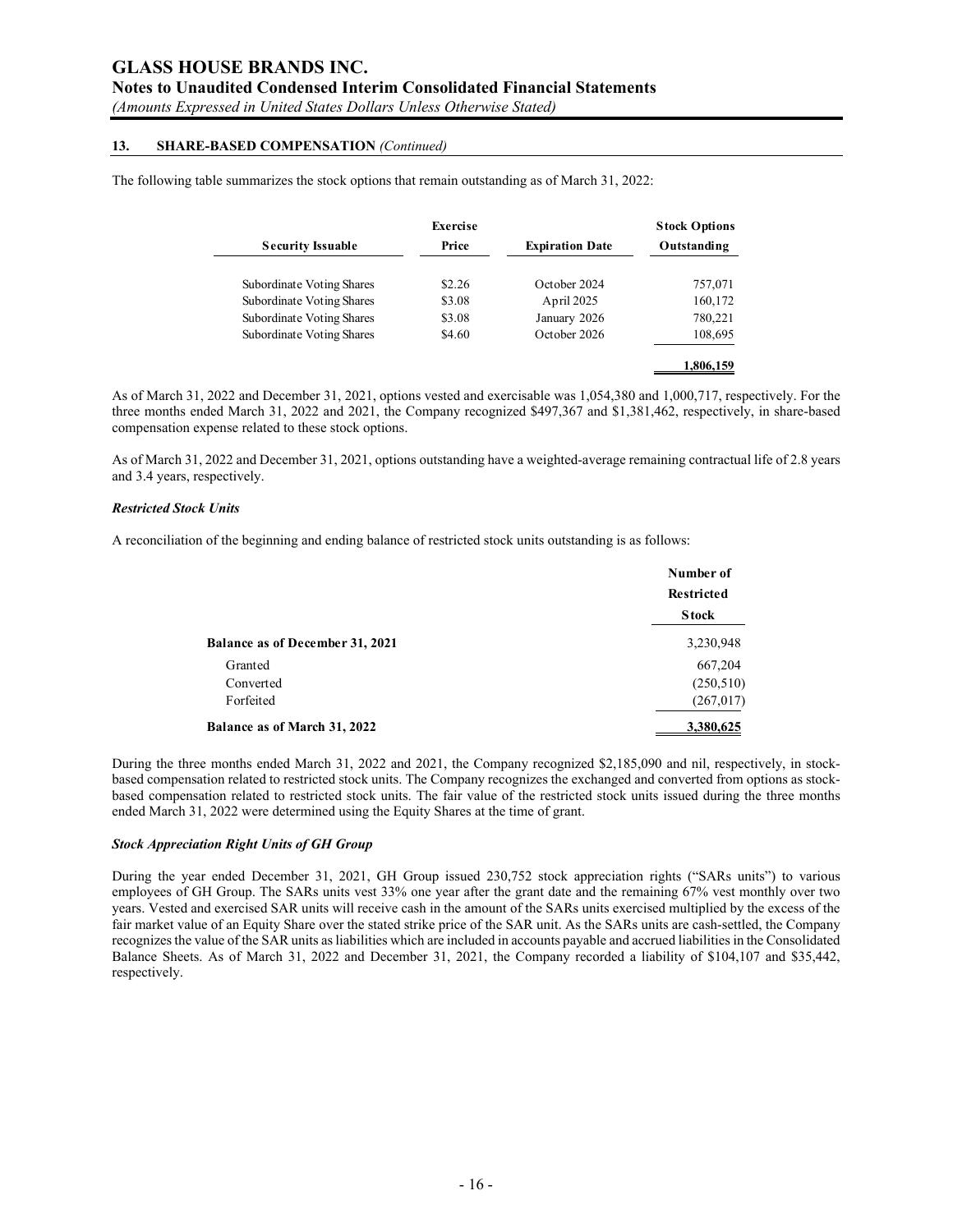# **Notes to Unaudited Condensed Interim Consolidated Financial Statements**

*(Amounts Expressed in United States Dollars Unless Otherwise Stated)*

# **13. SHARE-BASED COMPENSATION** *(Continued)*

A reconciliation of the beginning and ending balance of SARs units outstanding is as follows:

|                                        | Number of           |
|----------------------------------------|---------------------|
|                                        | <b>Stock</b>        |
|                                        | Appreciation        |
|                                        | <b>Rights Units</b> |
| <b>Balance as of December 31, 2021</b> | 159,736             |
| Forfeited                              | (30, 194)           |
| Balance as of March 31, 2022           | 129,542             |

During the three months ended March 31, 2022 and 2021, the Company recognized \$68,665 and nil, respectively, in expense related to the SARs units.

#### *Warrants*

A reconciliation of the beginning and ending balance of warrants outstanding is as follows:

|                                                    |                       |  | Weighted-             |
|----------------------------------------------------|-----------------------|--|-----------------------|
|                                                    | Number of<br>Warrants |  | Average               |
|                                                    |                       |  | <b>Exercise Price</b> |
| Balance as of March 31, 2022 and December 31, 2021 | 35,418,078            |  | 11.29                 |

The following table summarizes the warrants that remain outstanding as of March 31, 2022:

|                           | Exercise |                        | Warrants    | Warrants    |
|---------------------------|----------|------------------------|-------------|-------------|
| <b>Security Issuable</b>  | Price    | <b>Expiration Date</b> | Outstanding | Exercisable |
| Subordinate Voting Shares | \$11.50  | June 2026              | 28,489,500  | 28,489,500  |
| Subordinate Voting Shares | \$10.00  | June 2024              | 4.928.578   | 4,928,578   |
| Subordinate Voting Shares | \$11.50  | June 2026              | 2,000,000   | 2,000,000   |
|                           |          |                        | 35,418,078  | 35,418,078  |

There were no warrants issued in during the three months ended March 31, 2022 that required fair valuing using level 3 inputs.

As of March 31, 2022 and December 31, 2021, warrants outstanding have a weighted-average remaining contractual life of 3.8 years and 4.2 years, respectively.

#### **14. LOSS PER SHARE**

The following is a reconciliation for the calculation of basic and diluted loss per share for the three months ended March 31, 2022 and 2021:

|                                                                |   | 2022         |     | 2021           |
|----------------------------------------------------------------|---|--------------|-----|----------------|
| Net Loss Attributable to the Company                           |   | (19,803,168) | - S | (13, 153, 793) |
| Weighted-Average Shares Outstanding - Basic and Diluted        |   | 57, 200, 435 |     | 23,971,614     |
| Loss Per Share - Basic and Diluted Attributable to the Company | S | (0.35)       |     | (0.55)         |

Diluted loss per share is the same as basic loss per share as the issuance of shares on the exercise of convertible debentures, warrants and share options are anti-dilutive.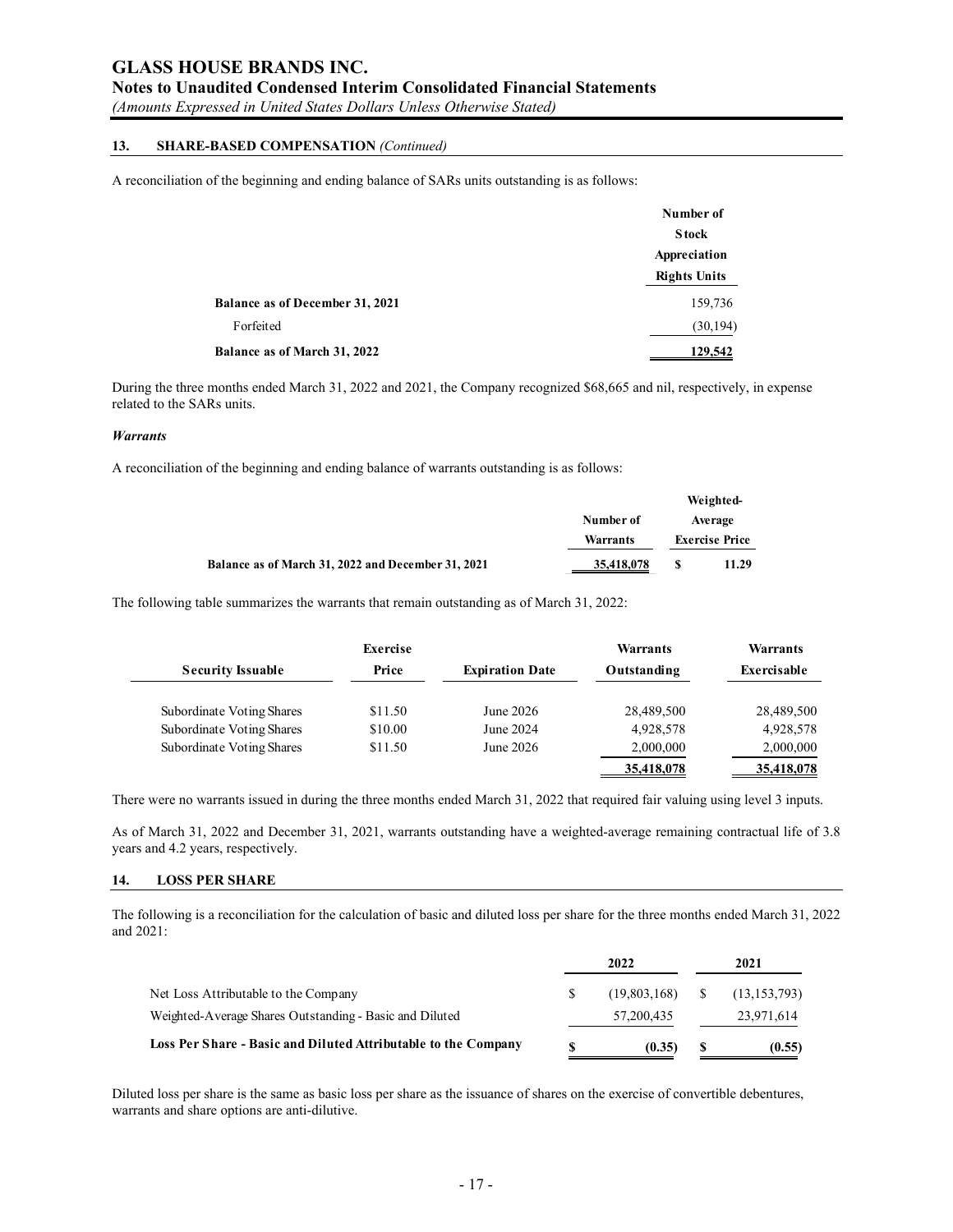## **Notes to Unaudited Condensed Interim Consolidated Financial Statements**

*(Amounts Expressed in United States Dollars Unless Otherwise Stated)*

### **15. PROVISION FOR INCOME TAXES AND DEFERRED INCOME TAXES**

Provision for income taxes consists of the following for the three months ended March 31, 2022 and 2021:

|                                                         | 2022             | 2021           |  |
|---------------------------------------------------------|------------------|----------------|--|
| Current:                                                |                  |                |  |
| Federal                                                 | \$<br>452,913    | 1,399,386<br>S |  |
| State                                                   | 232,844          | 434,412        |  |
| <b>Total Current</b>                                    | 685,757          | 1,833,798      |  |
| Deferred:                                               |                  |                |  |
| Federal                                                 | (1, 536, 402)    | (44,805)       |  |
| State                                                   | (499, 955)       | (12,992)       |  |
| <b>Total Deferred</b>                                   | (2,036,357)      | (57, 797)      |  |
| <b>Total Provision for Income Tax (Benefit) Expense</b> | (1,350,600)<br>S | 1,776,001<br>S |  |

The Company has used a discrete effective tax rate method to calculate taxes for the fiscal three-month periods ended March 31, 2022 and 2021. The Company determined that since small changes in estimated ordinary income would result in significant changes in the estimated annual effective tax rate, the historical method would not provide a reliable estimate for the fiscal three-month periods ended March 31, 2022 and 2021.

As the Company operates in the cannabis industry, it is subject to the limits of IRC Section 280E ("Section 280E") for U.S. federal income tax purposes under which the Company is only allowed to deduct expenses directly related to the cost of goods sold ("COGS") of its product. This results in permanent differences between ordinary and necessary business expenses deemed nonallowable under Section 280E, and the Company deducts all operating expenses on its state tax returns.

The Company has determined that the tax impact of its corporate overhead allocation was not more likely than not to be sustained on the merits as required under ASC 740 *"Income Taxes"* due to the evolving interpretations of Section 280E. As a result, the Company included in the balance of total unrecognized tax benefits as of March 31, 2022 and December 31, 2021, potential benefits of \$1,540,428 and \$1,449,046, respectively, that if recognized would impact the effective tax rate on income from operations. Unrecognized tax benefits that reduce a net operating loss, similar to tax loss or tax credit carryforwards, are presented as a reduction to deferred income taxes.

The Company's evaluation of tax positions was performed for those tax years which remain open to for audit. The Company may from time to time, be assessed interest or penalties by the taxing authorities, although any such assessments historically have been minimal and immaterial to the Company's financial results. In the event the Company is assessed for interest and/or penalties, such amounts will be classified as income tax expense in the financial statements.

As of March 31, 2022, the Company's federal tax returns since 2019 and state tax returns since 2018 are still subject to adjustment upon audit. No tax returns are currently being examined by any taxing authorities. While it is reasonably possible that certain portions of the unrecognized tax benefit may change from a lapse in applicable statute of limitations, it is not possible to reasonably estimate the effect of any amount of such a change to previously recorded uncertain tax positions in the next 12 months.

#### **16. COMMITMENTS AND CONTINGENCIES**

#### *Contingencies*

The Company's operations are subject to a variety of local and state regulations. Failure to comply with one or more of these regulations could result in fines, restrictions on its operations, or revocation, cancellation, non-renewal or other losses of permits, licensed and entitlements that could result in the Company ceasing operations. While management of the Company believes that the Company is in compliance with applicable local and state statues, regulations, and ordinances as of March 31, 2022 and December 31, 2021, cannabis laws and regulations continue to evolve and are subject to differing interpretations. As a result, the Company may be subject to regulatory fines, penalties or restrictions in the future.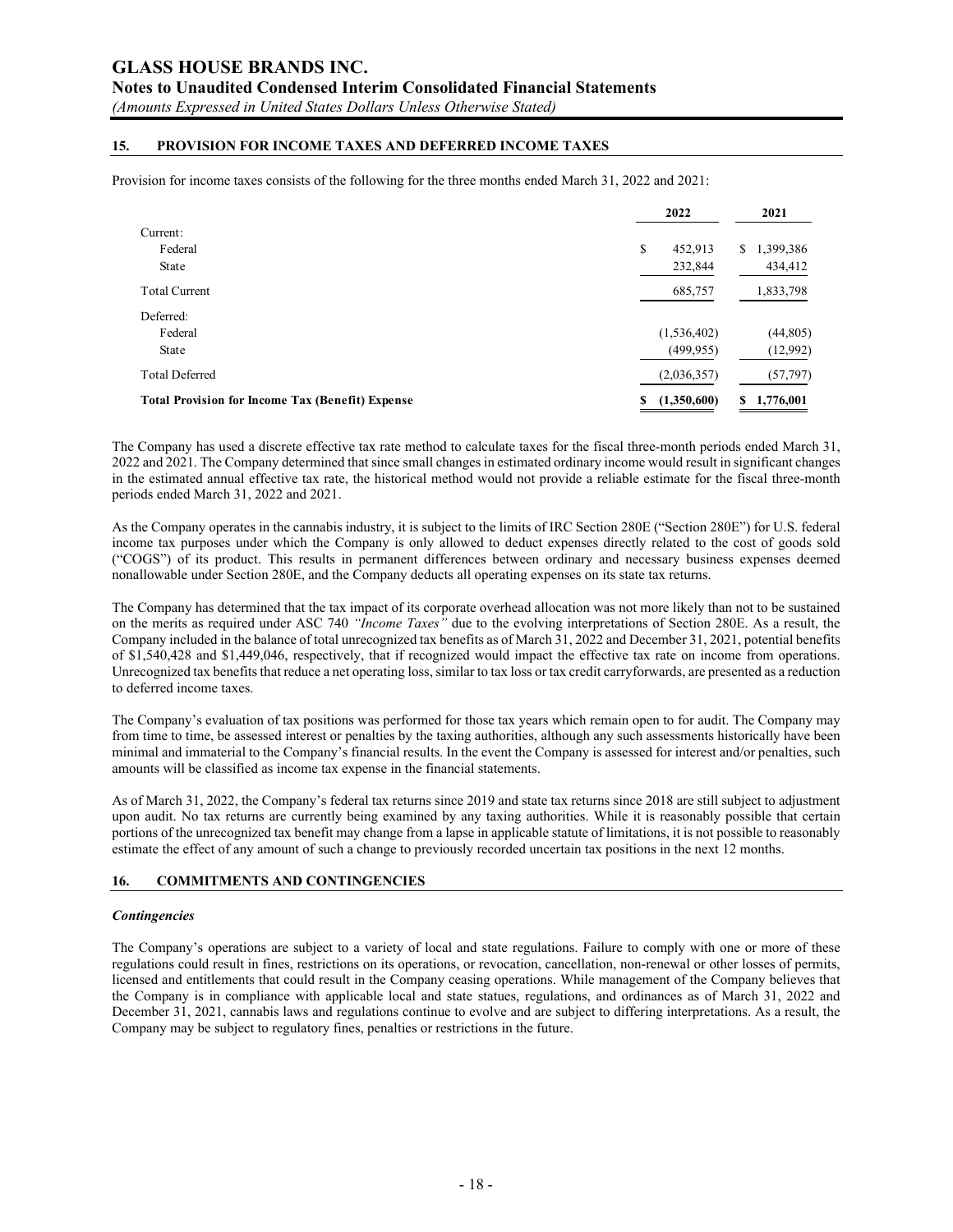**Notes to Unaudited Condensed Interim Consolidated Financial Statements** 

*(Amounts Expressed in United States Dollars Unless Otherwise Stated)*

### **16. COMMITMENTS AND CONTINGENCIES** *(Continued)*

### *Royalty*

Effective as of May 9, 2019, Sweet & Salty, Inc., a California corporation ("Lender") and GH Brands LLC, a California limited liability company and subsidiary of the Company ("GH Brands") entered into a License and Services Agreement, pursuant to which Lender granted to GH Brands an exclusive, transferable, sublicensable, right and license to use, exploit and incorporate the name, nicknames, initials, signature, voice, image, likeness, and photographic or graphic representations of likeness, statements and biography of the artist Annabella Avery Thorne, professionally known as Bella Thorne, for all purposes relating to or in connection with the development, quality control, cultivation, extraction, manufacture, production, branding, testing, advertising, marketing, promotion, commercialization, packaging, distribution, exploitation and/or sale of the products of GH Brands and its affiliates. The term of the License and Service Agreement is 3 years, with the right to renew upon 60 days prior notice for an additional 2-year term. Royalty fees for Bella Thorne branded boxes are 10% for the 1st year and 12% for years 2 to 5. Royalty fees for flower products and accessories are 6% for the 1<sup>st</sup> year, 7% for the 2<sup>nd</sup> year and 8% for years 3 to 5. Minimum guarantee fees are recoupable against royalties for an initial term of \$1,000,000 (\$50,000 initial payment, \$200,000 for the 1<sup>st</sup> year, \$375,000 for the 2<sup>nd</sup> year and  $$375,000$  for the  $3<sup>rd</sup>$  year). The agreement provides an option to renew for a 2-year term with a guaranteed minimum fee of \$1,500,000 (\$750,000 for the 4<sup>th</sup> year, \$750,000 for the 5<sup>th</sup> year). During the three months ended March 31, 2022 and 2021, the Company recognized expenses related to these royalties in the amount of \$93,750 and \$93,750, respectively. As of March 31, 2022 and December 31, 2021, the Company has \$281,250 and \$328,125, respectively, due under this royalty agreement which are included in accounts payable and accrued liabilities in the consolidated balance sheets.

#### *Claims and Litigation*

From time to time, the Company may be involved in litigation relating to claims arising out of operations in the normal course of business. As of March 31, 2022 and December 31, 2021, there were no pending or threatening lawsuits that could be reasonably assessed to have resulted in a probable loss to the Company in an amount that can be reasonably estimated. As such, no accrual has been made in the Consolidated Financial Statements relating to claims and litigations. As of March 31, 2022 and December 31, 2021, there were also no proceedings in which any of the Company's directors, officers or affiliates were an adverse party to the Company or had a material interest adverse to the Company's interest.

#### *Element 7 Transaction*

Element 7 Acquisition and Litigation Effective February 23, 2021, GH Group entered into a Merger and Exchange Agreement (the "E7 Merger Agreement") with Element 7 CA, LLC ("E7") whereby GH Group had the right, subject to satisfactory completion of due diligence and other conditions, to obtain all of the membership or equity interests held by E7 in seventeen holding companies that hold the rights to in-process state and local cannabis retail licenses or license applications, some of which are partially owned. In addition, GH Group entered into a License Development and Consulting Agreement (the "E7 License Agreement", and together with the E7 Merger Agreement, the "E7 Agreements") with E7 to provide certain retail consulting services to develop and obtain up to thirty-four cannabis retail licenses in exchange for the payment of certain fees set forth in the E7 License Agreement. In November 2021, GH Group terminated the E7 Agreements based on a breach of contractual terms, and as of December 31, 2021, GH Group had converted certain pre-closing financing payment and consulting fees into notes receivable in the amount of \$2,274,167. As of March 31, 2022 and December 31, 2021, the notes receivable was fully reserved by the Company. As of December 31, 2021, the Company had received membership or equity interests in one entity out of seventeen entities that were contractually committed to be transferred under the E7 Merger Agreement.

On November 4, 2021, GH Group filed a lawsuit in the Superior Court for the County of Los Angeles, Central District (Case No. 21STCV40401) against E7 and its principals and owners Josh Black and Robert "Bobby" DiVito (together, "Element 7") for a variety of claims, including fraud and breach of contract and demanded performance under the E7 Agreements.

The court proceeding was subsequently withdrawn by the Company without prejudice and on March 13, 2022, GH Group entered into an agreement with American Patriot Brands, Inc. ("APB") to jointly file suit against Element 7 to enforce the transfer of contractually committed licenses (the "Joint Litigation Agreement"). GH Group and APB jointly refiled a complaint against Element 7 10 in the County of Los Angeles, Central District (Case No. 22STCV09323) (the "Element 7 Proceeding"). If either GH Group or APB is successful in the Element 7 Proceeding, the Company expects to have a path to achieve transfer of the existing licenses at issue.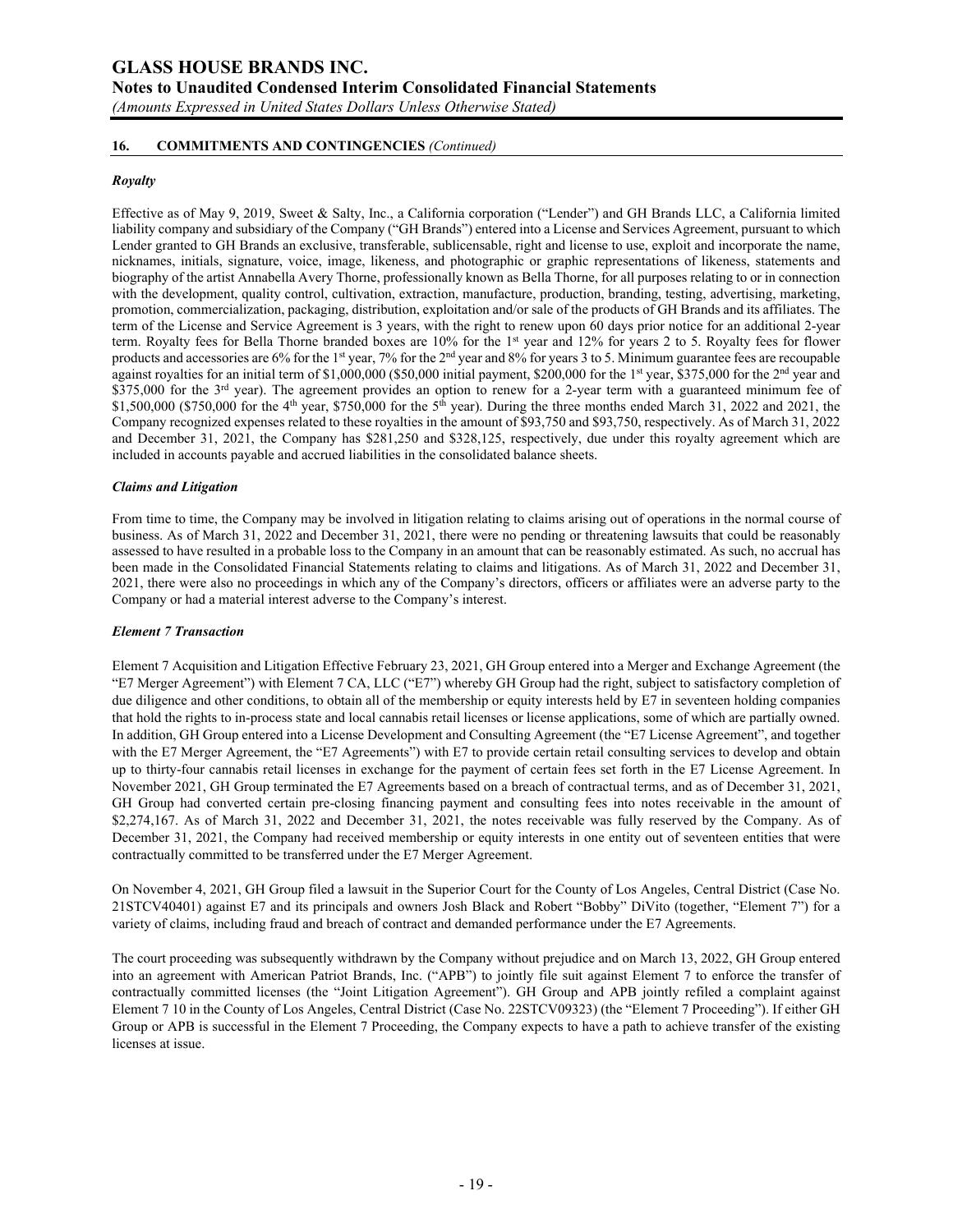### **GLASS HOUSE BRANDS INC. Notes to Unaudited Condensed Interim Consolidated Financial Statements**  *(Amounts Expressed in United States Dollars Unless Otherwise Stated)*

### **16. COMMITMENTS AND CONTINGENCIES** *(Continued)*

Under the terms of the Joint Litigation Agreement, GH Group will pay all legal fees for GH Group and APB's joint litigation against Element 7. GH Group will have the option to purchase any license or licensed entity interests recovered by APB from Element 7 that were included in the E7 Merger Agreement, that have either a state or local permit and a valid lease, or a have a local permit that is without a real property site but is in a competitive license jurisdiction, in each case at a valuation of \$750,000 per license or licensed entity, paid in Equity Shares at the 10-day volume weighted average price calculated as of the date of such purchase. In addition, under the Joint Litigation Agreement, GH Group also has the right of first refusal to purchase any other licenses or licensed entity outside of the foregoing groups, and the right to terminate the Joint Litigation Agreement at any time.

### **17. RELATED PARTY TRANSACTIONS**

#### *Leases*

Neo Street Partners LLC, a company partially owned by an executive and board member of the Company, entered into a five-year lease with a subsidiary of the Company. The lease, which commenced in October 2018, provides for an initial annual base rent payment of \$213,049 increasing to \$243,491 for years two to five. Rent expense for the three months ended March 31, 2022 and 2021 were \$60,873 and \$60,873, respectively.

3645 Long Beach LLC, a company partially owned by an executive and board member of the Company, entered into a five-year lease with a subsidiary of the Company. The lease, which commenced in December 2019, provides for an initial annual base rent payment of \$64,477 increasing to \$69,352 for year two and increasing five percent per annum thereafter. Rent expense for the three months ended March 31, 2022 and 2021 were \$18,494 and \$17,338, respectively.

#### *Consulting Agreement*

Beach Front Property Management Inc, a company that is majority-owned by an executive and board member of the Company, entered into a consulting agreement with the Company dated September 28, 2020. The monthly consulting fee is \$10,860 for M&A advisory and assistance and real estate acquisition and financing services. The agreement may be terminated by either party for any/or no reason without penalty upon seven days written notice. Consulting fees for the three months ended March 31, 2022 and 2021 were \$32,580 and \$32,580, respectively.

#### **18. REVENUES, NET**

Revenues are disaggregated as follows for the three months ended March 31, 2022 and 2021:

|               | 2022             | 2021       |
|---------------|------------------|------------|
| Retail        | \$<br>4,858,233  | 4,982,885  |
| Wholesale     | 9,114,138        | 10,257,396 |
| Revenues, Net | \$<br>13,972,371 | 15,240,281 |
|               |                  |            |